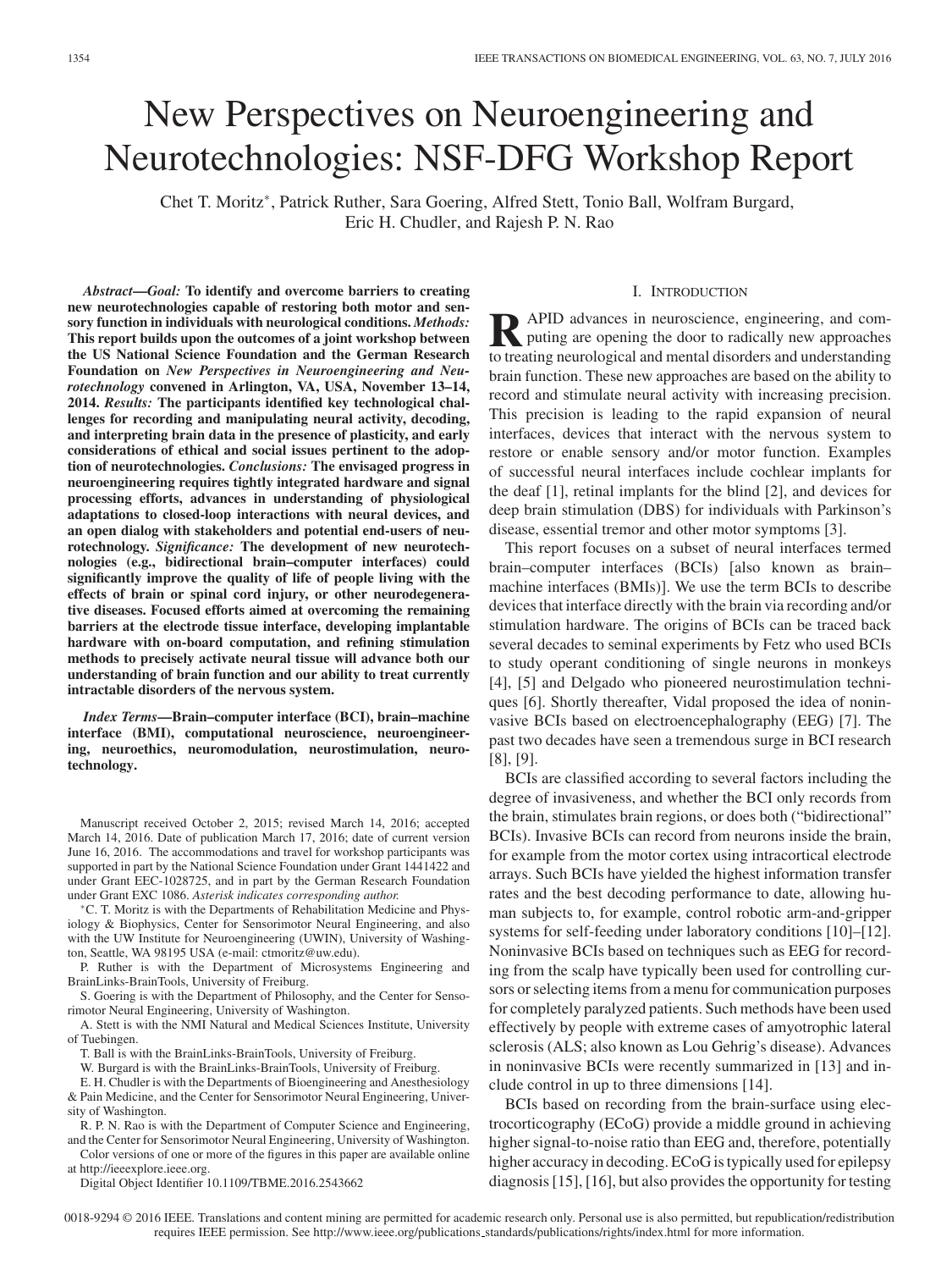ECoG BCI techniques for controlling cursors [17], decoding individual finger movements [18], [19], and studying plasticity in the brain [20]. Despite these advances in BCI research, there are few examples where BCIs have made it out of the laboratory to clinical devices for in-home use, following the landmark successes of the cochlear implant and deep brain stimulator.

Previous workshops on understanding brain function [21] and interfacing engineering with life sciences and medicine [22] have outlined ambitious plans of action in areas of brain imaging and implanted neural interfaces such as customized electronics, devices and models to influence and understand brain function, and alternative interfacing methods. The recent National Science Foundation and the German Research Foundation (NSF-DFG) workshop focused on the challenges preventing the successful development and translation of BCIs to clinically relevant, ethically justified, FDA-approved devices. In the following sections, we review these challenges as identified and discussed by speakers and participants at the workshop. We summarize the specific areas of research that could benefit from an increased effort and investment from international funding agencies in order to bring BCI research out of the laboratory and into the daily lives of individuals who can benefit from these neurotechnologies.

## II. CHALLENGES IN RECORDING AND STIMULATION OF NEURAL ACTIVITY USING INVASIVE TECHNOLOGIES

Despite the tremendous progress that has been made in microelectrode technology as well as in scientific and clinical applications of intracranial probes in the past years, implantable BCIs have not found their way into routine clinical and dailyuse applications. To be useful on a long-term basis and worth the potential risks associated with implantation, implanted BCIs using electrodes placed on the brain surface and within the brain must record neural activity reliably and stimulate neural tissue safely over many years. The main challenges in achieving these goals are 1) controlling the electrode–tissue interface and 2) the long-term stability of the implanted hardware.

According to Fernandez *et al*. [23], stable intracortical microelectrodes have to meet four generally agreed-on requirements: 1) biosafety: electrodes should not harm the brain tissue, 2) biostability: implanted parts of a BCI must be stable in the "hostile" biological environment, 3) biofunctionality: electrodes should perform their intended function, and 4) biotolerability: the electrode array should have the ability to reside in the brain for long periods of time. All of these features are closely linked to the mechanical, electrochemical, biochemical, and metabolic interactions of the hardware and biological materials at the electrode-tissue–interface. The functionality and longevity of intracranial probes, including both intracortical microelectrode arrays and ECoG electrode grids, are mostly affected by uncontrolled events at the material–tissue interface and by a mismatch between the properties of the biological and nonbiological materials. Therefore, research efforts in materials science, production technologies as well as immunobiology are clearly justified.

Generally, after implantation, an ideal electrode array should establish a stable mechanical and electrical contact with the tissue and should not provoke any host response. When a probe with metallic contacts is implanted, however, two responses occur: an electrical double layer is set up at the metal/electrolyte interface, and a foreign body response with an activation of molecular and cellular cascades is triggered in the adjacent tissue [24], [25]. In combination with the material and geometry of the electrode, the double-layer determines the charge injection capacity and the impedance of the contacts, which are generally thought to be most relevant to stimulation and sensing, respectively. In case of chronic stimulation, the electrochemistry at the interface, in conjunction with the charge transfer across the double layer, may lead to corrosion, electrode delamination, and tissue irritation which lower the effect of stimulation. Both for recording with a high signal-to-noise ratio and stimulation at low voltage levels, novel polymer-based electrode materials are under development [26], [27] and warrant further investigation.

The consequence of the foreign-body response is the encapsulation of the probe by fibrous tissue. Intracortical microelectrodes can typically measure action potentials in the vicinity of cells which are located up to 100 μm from the site where the signal is recorded. The capsule due to foreign-body reaction, however, increases the distance between the electrode surface and active neurons that lowers the amplitude of the recorded signals. The encapsulation also insulates the electrode which increases the stimulation threshold [28]. Further research is needed to elucidate molecular and cellular pathways involved in the material-specific immune response of the host tissue. Also important is studying how to coat the surface of implants with appropriate biomaterials to obtain a well-controlled integration of the implant into the neural tissue [25].

In addition to the foreign body response, the tissue may be harmed from the insertion of the probes into the brain [23] and from micromotion in the brain or on the brain surface due to respiration and blood flow [29]. Current intracortically implanted microelectrodes are rigid and bulky compared to the size of single neurons leading to a "mechanical mismatch" at the electrode–tissue interface. As a consequence, neuronal processes are damaged, or small vessels are ruptured. Eventually, inflammatory reactions occur and the lifetime of the interface and the ability to record or activate specific groups of neurons is limited to time periods between several months to a few years. Using ultrathin and flexible electrodes which match the mechanical properties of the neural tissue may allow conformal integration and help decrease neuronal damage and the inflammatory response [31].

Currently, many types of probes are used in acute, subacute, and chronic settings in animal experiments and clinical applications. Examples include microelectrode arrays with up to several hundred recording sites situated on multiple probe shanks implanted intracortically to record and extract millisecond-scale information from single neurons [30], [32]–[35], and macroscale ECoG grids or strips used to record local field potentials from the cortical surface [17], [18], [36]. For the fabrication of these probes, MEMS-based technologies are used to ensure highquality microscale manufacturing. Suboptimal electrode fabrication and instability of the encapsulation of the electrode shanks and connecting leads are the major causes of electrode hardware failures [37], [38].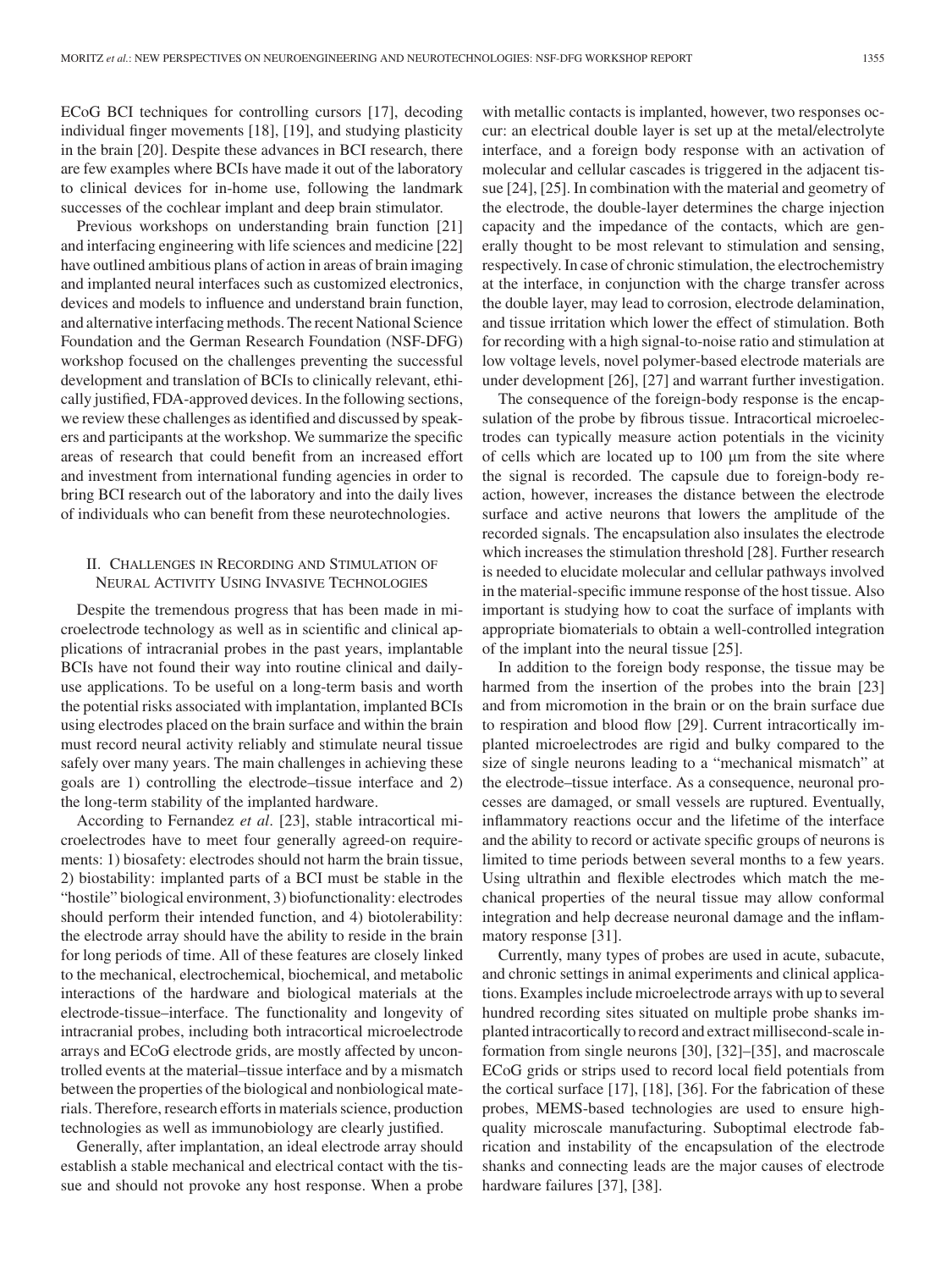

Fig. 1. Main challenges to be addressed to realize the next generation of BCIs (Image: Gunnar Grah, BrainLinks-BrainTools, using iStockphoto.com/angelhell and iStockphoto.com/Yakobchuk).

Current commercially available multishank probes support 96 (Blackrock Microsystems), 128 (Atlas Neuroengineering), and 256 (NeuroNexus) channels for simultaneous recording. Multishank probes with up to 1000 recording sites [33], [35], [39] are under construction. However, for high-resolution spatiotemporal recording and stimulation at scales needed to precisely monitor and control neural circuit activity, new technological concepts for miniaturization, multichannel stimulation, and data acquisition are required (see Fig. 1).

Simply increasing the number of probes for targeted stimulation and monitoring of neurons at many electrode sites in a small brain volume is inconsistent with the desire to minimize tissue damage. Optogenetic stimulation (see Section VI) in combination with electrophysiological recordings [30], [40], [41], magnetothermal stimulation via previously injected nanoparticles [42], or the concept of "neural dust" with ultrasonic power and data transmission [43] may offer new ways to overcome the high-density multielectrode dilemma. Despite research demonstrations using optically transparent windows in the skull and highly controlled imaging conditions [44], the current state of these technologies does not reveal that a noninvasive solution will be available in the near future for simultaneous intracortical multisite stimulation and multichannel high-density recording without the use of penetrating electrode probes.

#### III. CHALLENGES IN IMPLANTABLE NEURAL INTERFACES

The main engineering challenges to be addressed in view of interfacing implanted electrode arrays with the outside world are 1) the electrical interconnections between the implanted array itself and either percutaneous connectors or implanted electronics for transcutaneous data transmission, 2) highly compact packaging solutions for the electronics with an appropriate number of electrical feedthroughs, and 3) a bidirectional, preferably

wireless system for data transmission in a closed-loop implant. In addition, potential technical solutions have to fulfill the need for a high channel count, (i.e., more than 100 recording and stimulation sites), minimal system size, long-term stability for clinical applications, and large bandwidth for data transmission of rich neural signals at minimal power consumption by the electronics.

Neural probe arrays used for electrophysiological recordings necessitate appropriate interfaces to the extracorporeal instrumentation for data processing and data acquisition or closedloop control. Example applications include neural prosthetics [45], epilepsy diagnostics [17], [46], functional electrical stimulation [53], cochlear [1], and retina implants [2], [47], as well as dense arrays of micro optical light sources [48], [49] necessary for a location-specific optogenetic stimulation of neural tissue. In the case of BCIs aiming at restoring limb or full-body movements where up to 100 000 neurons may be required [50], the need for a pronounced increase in channel count further extends the technical challenges in view of accommodating these interfaces in decidedly compact neural devices. Highly flexible and stretchable cables provide the requested mechanical robustness during the surgical procedure and body movements once the neural probe is implanted for directly interfacing the neural probes through either a percutaneously cabled connector or implanted electronics for transcutaneous data transmission. The cables are restricted, however, in the number of channels to be integrated. The same holds true for percutaneous connectors similar to those demonstrated in the clinical BCI trials performed with tetraplegic patients providing 96 contacts per device [45] or in clinical practice for focal epilepsy diagnostics using multiple stereo probes with up to 15 electrodes per probe [16]. While this connector concept is tolerated in the case of epilepsy diagnostics due to its limited duration of intervention of typically less than two weeks, it must be circumvented in the case of chronic BCI implants in a clinical application where often strict space constraints have to be fulfilled.

Approaches to lower the interconnection overload of these interfaces, as illustrated in Fig. 2(a), may apply custom designed electronics for signal processing and multiplexing in order to reduce the number of output wires. This multiplexing approach is implemented by sequentially addressing single electrodes providing the full bandwidth of the recorded data [33], [51], [52] or by time-division analog multiplexing combining different signals onto a single output line [34]. The electronics might be directly integrated on the silicon-based probe arrays using complementary metal-oxide-semiconductor (CMOS) technologies [see Fig. 2(b), (c)] [33], [34], integrated in a hybrid manner interfacing the polymer-based electrode arrays [51], [52] and silicon probe arrays [47], [54], [56], or packaged in a hermitic housing providing the interface to the electrode arrays [57]. In particular, the hybrid integration of electronic components requires additional technological efforts to minimize the interface size and, thus, achieve a pronounced increase in contact density. While both direct and hybrid integration could result in fairly compact system layouts by applying CMOS integrated circuitry and advanced MEMS-based assembly technologies, hermeticity is highly challenging in these cases. This barrier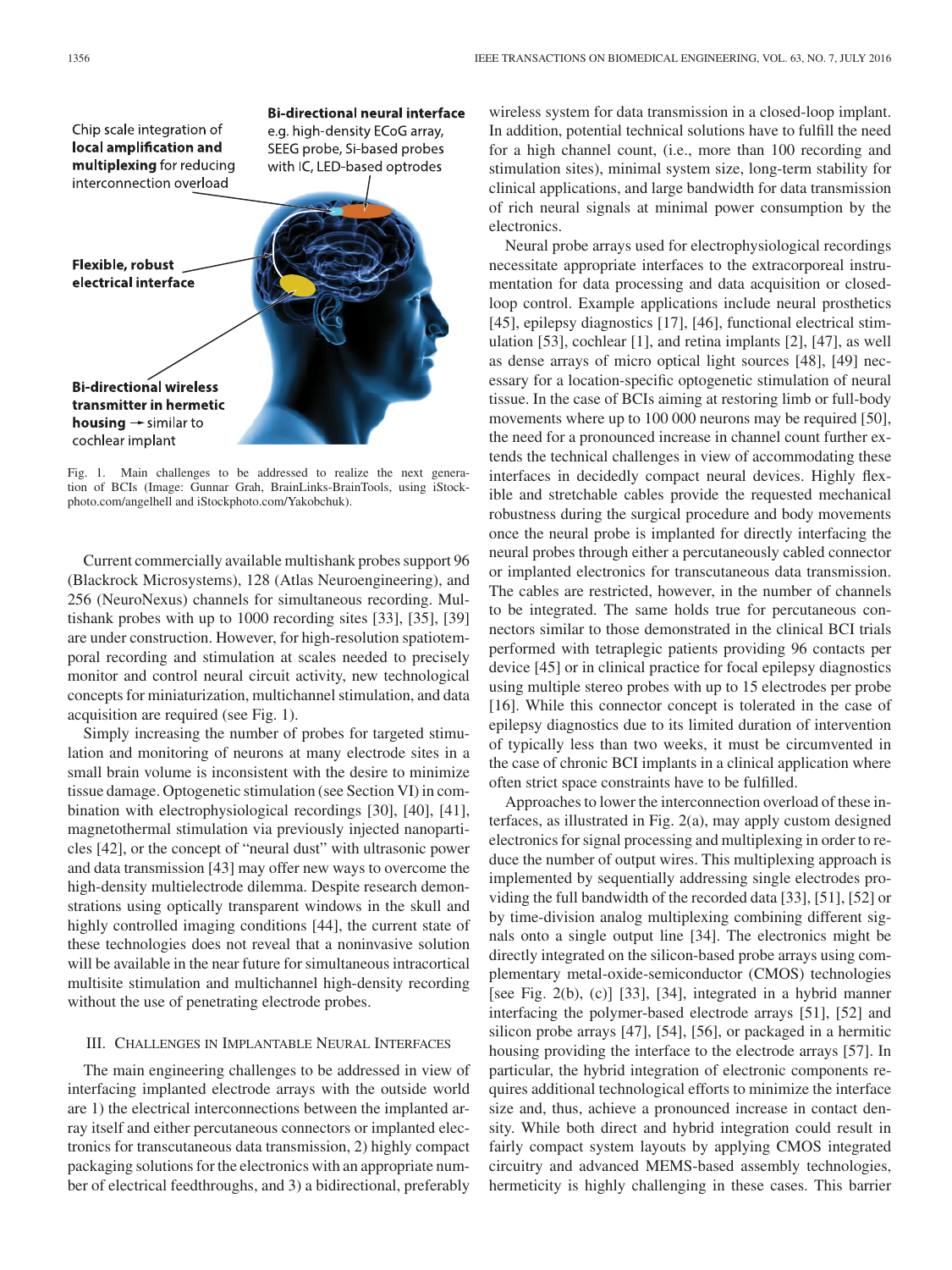

Fig. 2. Examples of passive and active high-density neural probe arrays: (a) passive probe with large probe base carrying one contact pad per recording site (adapted from Scholvin *et al*. [35]) (b) and (c)) CMOS integrated active probes with different levels of IC complexity to reduce the interconnection overload, (b) Integration of CMOS-based switch matrix into the probe shaft to simultaneously access 8 out of 188 recording sites, maintaining a small probe base (adapted from Seidl *et al*. [33]) (c) Integration of CMOS IC into the probe shaft and base to address 52 recording channels out of a total of 455 electrode sites (adapted from Lopez *et al*. [34]).

might be addressed using polymeric thin films [47] or chiplevel packaging concepts [55]. In contrast, the integration of the electronics inside a hermetic housing as known from cardiac pacemakers currently provides the most advanced long term stability of these implants in the harsh body environment. Future key challenges in this context are highly compact housing dimensions for implantation in or on the cranial bone [58] or spinal vertebra, following perhaps examples from the retina [2], [59]. Future devices, however, may need to accommodate up to several hundred electrical feedthroughs [57], [59], [60], potentially in parallel with optical ports for data communication and optical/optogenetic stimulation. Obviously, an adequate robustness against mechanical impacts (e.g., hammer impact tests for cochlear implants according to ISO 45502-2-3) as well as a long term stability of 5, 10, or even 100 years [60] are needed in the case of clinical applications. Further, the appropriate material choice for the miniaturized housings, such as stainless steel, ceramics, and glass, have to comply with the requirements of bidirectional wireless data transfer and energy transmission either using RF signals or infrared radiation [61]. In view of clinical applications, an MRI safe/compatible system design is desirable for the housing, interfacing cables, and neural probes.

The bidirectional wireless module, with either a percutaneous connector or integrated in the implantable housing, must enable data processing of a large number of recording channels. The data might be transmitted to an external receiver as full spectrum neural signals multiplexed and digitized using implanted electronics (e.g., the implantable wireless device presented by Yin *et al*. [58] using 100 recording sites). The demand for hundreds or thousands of channels would, however, require the

transmission of hundreds of Mbits/s of data, imposing a severe constraint for a wireless implant. Thus, the implanted recording system has to provide digital signal processing with a robust decoding of neural signals enabling feature extraction, artifact removal, and filtering such that only the relevant information from a large number of recording channels is being transmitted. Additionally, low power consumption is imperative for this implantable system to avoid tissue heating as well as maximize battery lifetime.

## IV. CHALLENGES IN UNDERSTANDING AND DECODING BRAIN DATA

To build robust neural interfaces, it is imperative that we have a firm understanding of the principles underlying neural computation, plasticity, and coding of information in the brain. A prominent example of the importance of understanding neural coding and computation for brain–computer interfacing is the use of population coding methods for decoding motor intention to control a robotic arm [12], [62], [63]. These methods arose out of the seminal results by Georgopolous *et al*. on the population vector model of movement representation in the motor cortex of primates [64]. In this model, direction or velocity of movement is expressed as a linear combination of the preferred directions of motor cortical neurons weighted by their firing rates. Following this model, one can utilize a decoding strategy for neural control of a robotic arm in which a weighted sum of preferred directions of recorded neurons determines the direction of motion of the robotic arm. The utility of the population vector model has been demonstrated in examples of human subjects controlling a ten degrees-of-freedom robotic arm-and-hand system for complex manipulation tasks such as picking and placing blocks [65]. Neurons used for control were found to be "multipotent" in that each could represent multiple parameters of movement. Recalibrating the control mapping each day was found to yield the optimal performance.

A second example is extracting high-level goals, such as the end goal location of a reaching movement. Neurons in a region of the primate parietal cortex called the parietal reach region respond selectively when the monkey reaches to a particular location in 3-D space [66]. For BCI applications, this understanding of reach movements can be exploited to design an efficient strategy for goal-directed movement: rather than controlling a cursor or robotic arm moment-by-moment, one only needs to decode the final goal of the subject's intended movement, and then directly move the cursor or robotic arm end effector to that location. Such a strategy [67], [68] has been demonstrated to yield the highest information-transfer-rates among different types of BCIs. Recording from parietal cortex may also convey information about bimanual movements [69], [70] without the need to record from both hemispheres [71], as may be critical for BCIs to be used by persons recovering from stroke or other brain injuries [72].

Other work focuses on understanding signals from the cortical surface using ECoG and data reduction methods for neuroengineering. ECoG signals offer a semi-invasive alternative to intracortical recordings that penetrate the brain but come with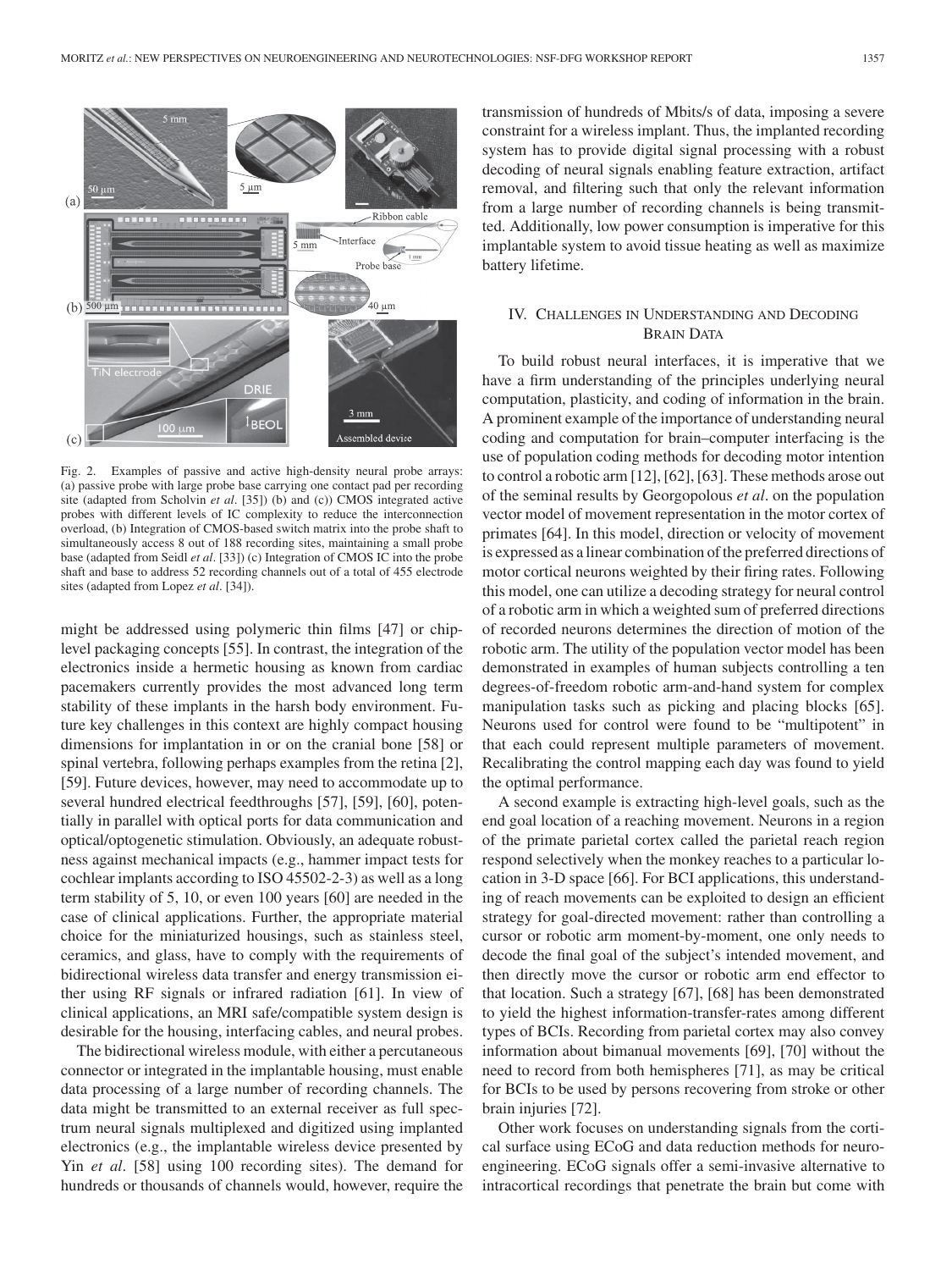the challenge of interpreting signals from the brain surface that reflect the activity of hundreds of thousands of neurons. It has been argued [73] that broadband spectral power, most clearly seen in a high-frequency band (70 Hz and above) and also called high gamma (HG) power, correlates well with the underlying population firing rate. Moreover, this HG activity is localized, compared to activity in lower frequency bands (e.g., "beta" or "mu" bands), making HG activity an especially useful feature for decoding fine-grained movements, e.g., individual finger movements [19]. Signals such as ECoG are recorded from grids of 64 or more electrodes. If one additionally utilizes multiple frequency bands for signals from each electrode, there is a need for reducing the dimensionality of the data before further processing. Traditional approaches such as PCA are useful for this purpose but ignore the dynamics of the underlying causes of the data. A new technique called dynamic mode decomposition overcomes this limitation by reducing the data to a dynamical system of coupled spatial-temporal modes [74].

Some of the remaining grand challenges in decoding brain data for bidirectional BCIs include utilizing knowledge gained from computational neuroscience to derive models such as point process models [75]–[78] and constraints to inform machine learning-based decoders, developing coadaptive decoders that can cope with changing background brain states, developing methods for adaptively filtering undesirable components of brain signals, and providing sensory feedback via stimulation based on neuroscience-informed sensory coding models. More broadly, we have the major challenge of finding ways to control rich environments, devices, and software applications using limited and unreliable control signals.

The five-year perspective shared among most workshop participants was that robust brain–computer interfacing under nonstationary conditions can be reached by 1) further insights into the neurobiology of sensorimotor integration and decision making, and 2) neuroscience-informed co-adaptive and unsupervised machine learning methods.

#### V. CHALLENGES IN BUILDING COADAPTIVE BCIS

Traditional BCI systems collect data from a subject and then use this data to train a decoder or classifier that maps neural recordings to a control signal. However, brain signals change over time, both between sessions and within a single session, due to internal factors (e.g., adaptation, change in user strategy, fatigue) as well as external factors (e.g., changes in electrode impedance, difficulty in recording from the same neurons over extended periods of time). Thus, a decoder or classifier trained on data from a previous session may not be optimal for a new session due to the nonstationarity of the data. This makes it hard for the subject to learn to use the BCI and prevents its use in natural ecological environments. From a machine-learning perspective, the problem can be regarded as a *nonstationary learning* task where the system must continually adapt the function mapping inputs (brain signals) to outputs (control signals for devices). Such BCIs are called *co-adaptive BCIs* because the BCI and the user adapt simultaneously and cooperatively to achieve desired goals. Coadaptive BCIs have been suggested as

a remedy to the difficulty some users face in learning to control a BCI because with coadaptive BCIs, the burden of learning control does not rest entirely with the user—the BCI can assist the user through coadaptation [79]–[83].

One important prerequisite for building coadaptive BCIs is understanding how the brain adapts when tasked with controlling an external device such as a cursor or robotic arm. Results from subjects using electrocorticographic (ECoG) BCIs to control a cursor suggest that for learning to control a BCI, the brain utilizes the same constellation of areas (premotor, prefrontal, and posterior parietal areas) and the same underlying neural mechanisms as when learning a new motor skill [20]. Specifically, premotor, prefrontal, and posterior parietal cortices exhibit decreased task-modulated activity as the users transition from a naive to a more experienced state (see Fig. 3) [20]. Results such as these provide a neuroscience-informed foundation for building coadaptive BCIs by monitoring a user's progress. They also highlight the challenge of developing computational models that allow us to gain a deeper understanding of neuroplasticity during BCI use [20], [83].

A simple strategy for making a BCI coadaptive is to periodically update the decoder/classifier with newly collected data (for example, [84]). An important question that arises in this case is when and how often the decoder should be updated. One important strategy that has been explored is updating decoder parameters based on the performance of the decoder, wherein the decoder is retrained whenever its performance falls below a prespecified threshold [83].

Methods for eliminating the initial offline calibration phase of traditional BCIs have been explored by several research groups, (e.g., the Berlin BCI group [85]). These researchers propose an adaptation scheme for imagery-based BCIs that transitions from a subject-independent classifier operating on simple features to a subject-optimized classifier within one session while the user interacts with the system continuously. Supervised learning is used initially for coadaptive learning, followed by unsupervised adaptation to track the drift of EEG features during the session.

Other researchers have explored the problem of continuous online adaptation of classifiers in a BCI. In [86], a mixtureof-Gaussians classifier was used to classify EEG patterns from three tasks: imagery of left- and right-hand movements, and mentally searching for words starting with the same letter. The feature vector consisted of the power for the frequencies in the range 8–30 Hz at 2-Hz resolution for eight centroparietal locations and a gradient descent procedure was used to continuously adapt the parameters (mean and covariance) of the mixture-of-Gaussians classifier to achieve performance improvements of up to 20.3% for three subjects. A different approach to coadaptive BCIs that is inspired by artificial intelligence techniques relies on the framework of partially observable Markov decision processes (POMDPs). In this approach, Bayesian inference is used to compute posterior probability distributions ("beliefs") over brain states, and BCI control actions are selected based on entire belief distributions so as to maximize total expected reward. Reinforcement learning is used to update the POMDP's reward function over time to achieve coadaptive behavior. The results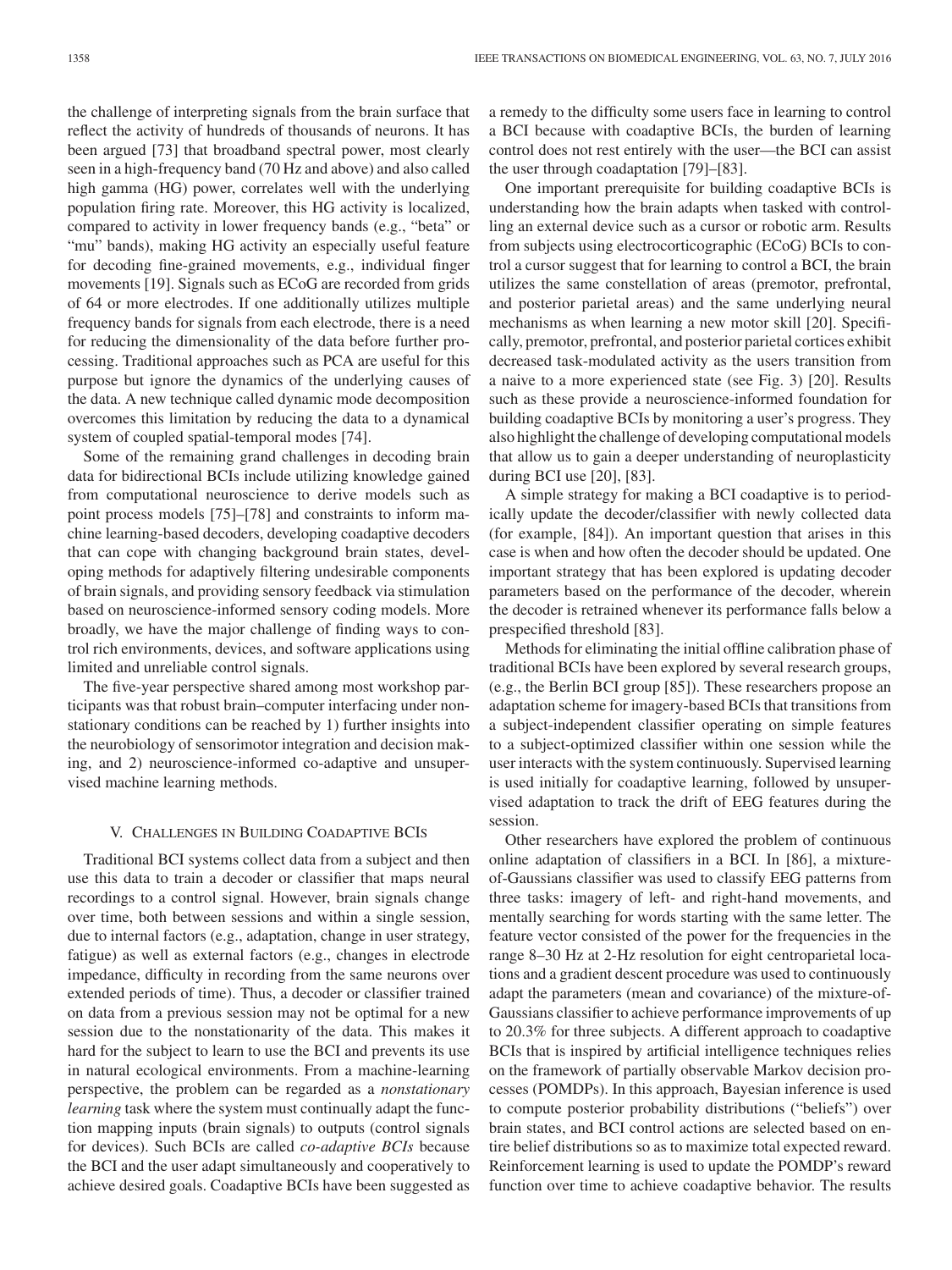

Fig. 3. Changes in human cortical activity during BCI Learning: (a) Change in mean ECoG activation in the 70-200Hz "high gamma" (HG) band over seven subjects from early to late trials in a BCI task. Subjects learned to control the vertical motion of a cursor moving from left to right to hit a target on the right side of the screen. Activations for individual electrodes were normalized against rest periods from the same electrode for a given run. Activation change values were blurred using a Gaussian filter to produce the image. Frontal areas and posterior parietal areas exhibited decreases in task-related activation over the course of BCI learning, similar to those observed during motor skill learning. (b) Change in mean activation across all electrodes, classified into approximate cortical areas. Specific cortical areas show significant change in mean activation from early to late trials. Figure from [20].

show that a POMDP BCI can automatically detect changes in the user's control strategy and coadaptively switch control strategies on-the-fly [87], [88].

Grand challenges in the area of coadaptive BCIs include achieving a deeper understanding of neuroprosthetic learning and control as a skill, designing BCIs with control protocols capable of handling competing tasks, developing methods for modeling and incorporating user learning and neuroprosthetic proficiency within the BCI control scheme, (e.g., via adaptive features and intelligent control algorithms), and conducting longitudinal studies to investigate long-term efficacy of coadaptive BCI algorithms.

## VI. CHALLENGES IN MANIPULATING NEURAL ACTIVITY IN BIDIRECTIONAL SYSTEMS VIA STIMULATION AND OPTOGENETICS

Creating a bi-directional interface requires that the central nervous system (CNS) not only provides information via recorded activity, but that it also receives input in the form of artificial stimulation. Such stimulation was recently demonstrated to provide sensory feedback in the peripheral nervous system [89]–[91]. Similarly, stimulation may provide sensory feedback directly to the brain, guide plasticity of neural circuits, or lead to movements of the limbs. To achieve these goals, artificial activation of the CNS requires techniques with specificity such as the optical, magnetic, or focused electrical stimulation. This section will review the state of the art in these stimulation techniques, as well as their applications toward guiding neural plasticity, reanimating paralyzed limbs, and providing artificial sensory feedback directly to the brain.

Activity-dependent stimulation of the brain and spinal cord can lead to robust changes in connectivity within neural circuits [92]–[95]. Compared to a more general activation achieved by paired associative stimulation via transcranial magnetic stimulation (TMS; [96], [97]), activity-dependent stimulation effects are particularly long-lasting when applied within the CNS in a spike-timing dependent manner [92]. This suggests that specificity of both the triggering event and delivery of stimulation are important to produce robust changes in synaptic connectivity, likely via mechanisms of Hebbian plasticity [98]. The ability to produce precise, bidirectional plasticity [93] could be revolutionary in treating injuries and degenerative diseases of the CNS such as spinal cord injury (SCI), stroke, traumatic brain injury, and Alzheimer's disease. This potential for directing a selective "rewiring" of the CNS motivates the need for advanced stimulation techniques, in addition to activation of neural circuits to directly restore movement or sensation.

BCIs can also be used to provide real-time control of electrical stimulation delivered to paralyzed muscles [53], [99], [100]. Artificial stimulation can produce muscle contractions and lead to restoration of movement in the case of severe paralysis. Functional electrical stimulation applied to peripheral nerves and muscles can produce clinical benefits in gait and hand grasp function [101]–[104]. Stimulation applied within or near the spinal cord activates functional synergies, reflex circuits, and endogenous pattern generators that may simplify reanimation of paralyzed limbs while reducing fatigue associated with direct muscle stimulation [105]–[108]. Intraspinal microstimulation is capable of activating robust and specific forelimb and hindlimb synergies both before and after SCI [109]–[111], while epidural stimulation can enable volitional lower extremity movements even in the cases of clinically complete injury [112], [113]. Stimulation of the spinal cord is highly promising, and requires further development of devices that are flexible and robust to the mobility of the spinal cord relative to the bony vertebrae [114] that surround it.

Brain stimulation has the potential to produce artificial sensations and restore a sense of touch or proprioception to individ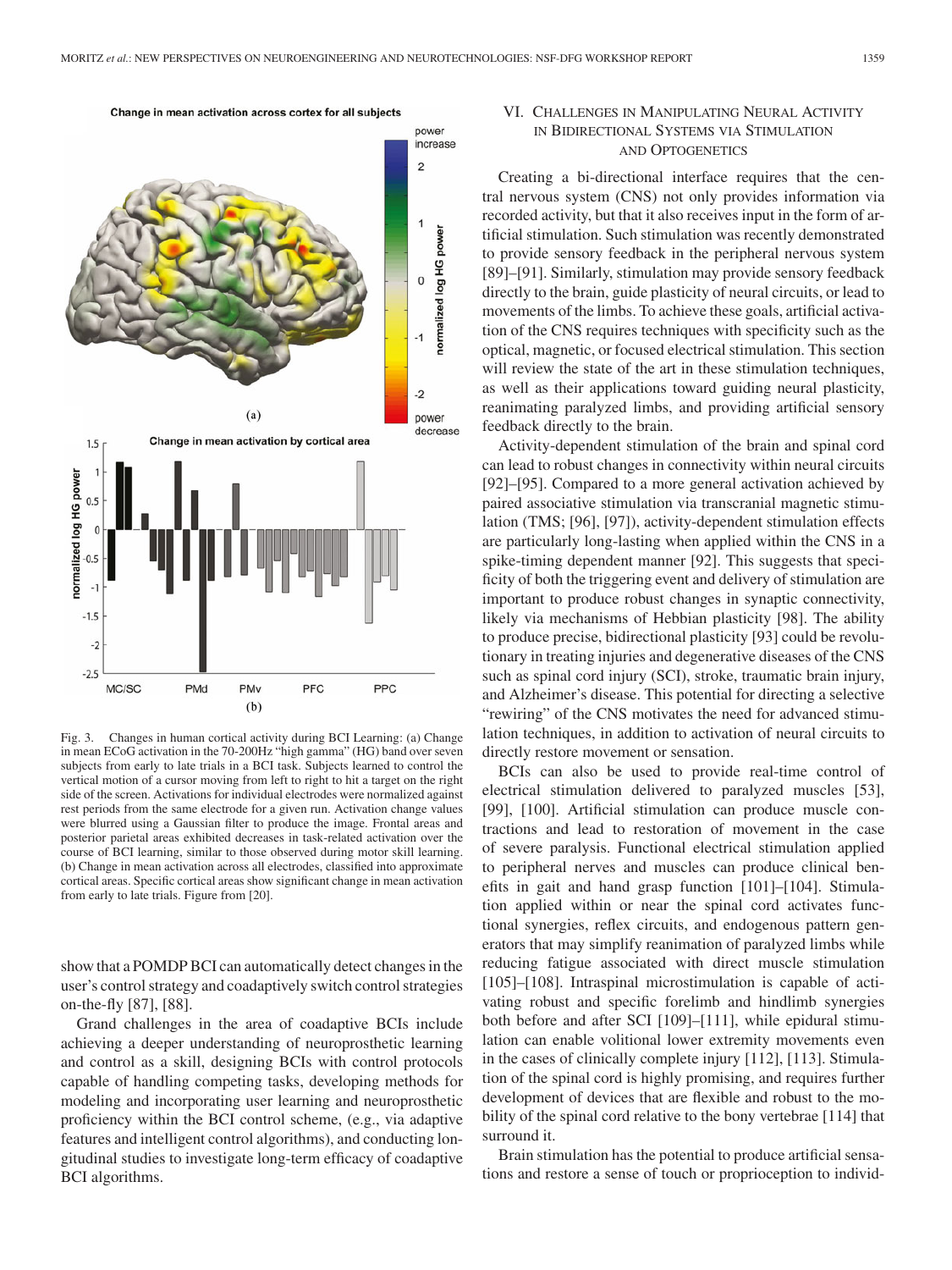uals who have lost these senses after injury. Animal and human subjects can perceive differences in electrical stimulation patterns applied to electrodes placed within or on the surface of the brain [115]–[118]. Although efforts are underway to locate and stimulate brain locations that naturally encode each sensory modality in a biomimetic fashion [119], there is also evidence that the brain can learn to interpret sensory information of unrelated areas via sensory substitution [120]. A challenge in restoring sensation is discovering the best manner in which to encode sensory information into artificial stimulation for optimal comprehension by the brain, especially for less-studied senses such as proprioception. In addition, alternative methods of stimulation should be explored given the challenges in specifically activating neural circuits using electrical stimulation.

Electrical stimulation of the CNS is believed to activate a sphere of tissue around the electrode tip in proportion to the current delivered [121]. Complicating the specificity of electrical stimulation is the fact that axons and fibers of passage within this sphere are activated by stimulation at lower currents than neuron cell bodies [122], [123]. These axons may synapse on local neurons with the benefit of natural trans-synaptic activation or project great distances and diffuse the specificity of stimulation [124]. Although electrical stimulation of the CNS has a long history and several clinically useful examples including DBS, cochlear and retinal implants, challenges in specificity of activation, and natural recruitment of neural circuits motivates exploration of techniques such as optogenetics and magnetic stimulation.

Optical activation of neurons expressing light sensitive channels (opsins) demonstrates more localized and area specific recruitment of neurons compared to electrical stimulation (Ilka Diester; personal communication). These optogenetic approaches can also target specific cell types in transgenic animals or with targeted viral vectors. The development of novel opsins with both excitatory and inhibitory properties, and activated by different wavelengths of light provide the opportunity for bidirectional control of neuron circuits [125], [126]. Optical stimulation may also produce artifact free stimulation, an advantage for closed-loop BCIs that aim to simultaneously record and stimulate neural activity. Challenges in this area include the development of flexible [127], multisite [48], [49], multicolor optical stimulation hardware. Miniature LEDs are promising alternatives to rigid wave-guides leading to external light sources, but heat dissipation and electrical artifacts from local LEDs must be managed. Recent advances in wireless power delivery for other medical devices may lead to practical implantable systems for optical stimulation [128], [129].

Optogenetics shows great promise as a neuroscience research tool in animal models, and translation to human use is already underway. The most common method to deliver light sensitive proteins (opsins) to neural tissue is via viral transduction using the Adeno-Associated Virus (AAV). AAV is already being used in human trials for other gene therapy applications (e.g., [130]), reducing the remaining barriers to widespread optogenetic applications in human subjects to safety assurances when creating light-activated neural tissues. There are now ongoing trials in the United States and Europe using AAV-mediated

optogenetics to treat blindness resulting from retinitis pigmentosa (e.g., clinical trial NCT02556736) and plans are underway to expand to optical cochlear implants [131].

Given the known tissue reaction to implanted electrical and optical devices [132], noninvasive methods of CNS stimulation also merit exploration if they can achieve specific activation of neural circuits for closed-loop BCI applications. A promising new method based on magnetic stimulation produces focal activation of neural tissue by creating resonance and, thus, local tissue heating via previously injected nanoparticles [42]. These nanoparticles could potentially be targeted to cell-type or circuit specific locations using antibodies or similar methods. Modulated focused ultrasound is beginning to achieve activation volumes sufficiently small (currently about the size of a grain of rice) to be considered for focal CNS activation [133]–[135]. Given the extraordinary potential for CNS stimulation to guide plasticity, reanimate paralyzed limbs, and restore sensation, research efforts are clearly justified in advancing methods for robust, focal, and minimally-invasive methods of brain and spinal cord stimulation for use in bidirectional BCI systems.

## VII. CHALLENGES IN HUMAN BRAIN INTERFACES AND ASSISTIVE NEUROTECHNOLOGIES

Many of the fundamental advances in BCI have come from experiments in animals such as rodents and nonhuman primates. A major challenge is translating these results to humans—how will the techniques need to be modified and what is the tradeoff between performance and invasiveness of different techniques for restoring function? Another challenge is in human neurostimulation. The most successful clinical human brain interface is the deep brain stimulator, currently being prescribed for reducing tremors and other symptoms of Parkinson's disease and other motor neurological disorders [3]. However, current implantable devices for neurostimulation, such as DBS devices, operate in open-loop mode, causing a drain on battery power and more importantly, leaving the brain susceptible to side effects. How can neurostimulation therapies be implemented using closed-loop implantable devices? A final challenge is developing human BCIs that can be used in conjunction with semi-autonomous robotic prostheses and other intelligent assistive devices—how can such BCIs leverage ideas and concepts pertaining to shared, semi-autonomous, and hierarchical control from robotics and control theory?

The most efficient path forward to human clinical trials appears to leverage existing and approved technologies (Utah array, ECoG) to permit expansion of human trials. For firstgeneration closed-loop systems, stimulation leveraging approved devices (DBS implants) are also permitting early human trials. On the other hand, newly developed devices promise substantial improvement over existing ones. Below, we review progress and challenges on each of these fronts, as well as their combined application.

There is a broad and growing spectrum of brain disorders addressed by clinical research in neurotechnology. While the classical topics such as communication in severely paralyzed patients keep attracting great interest—and posing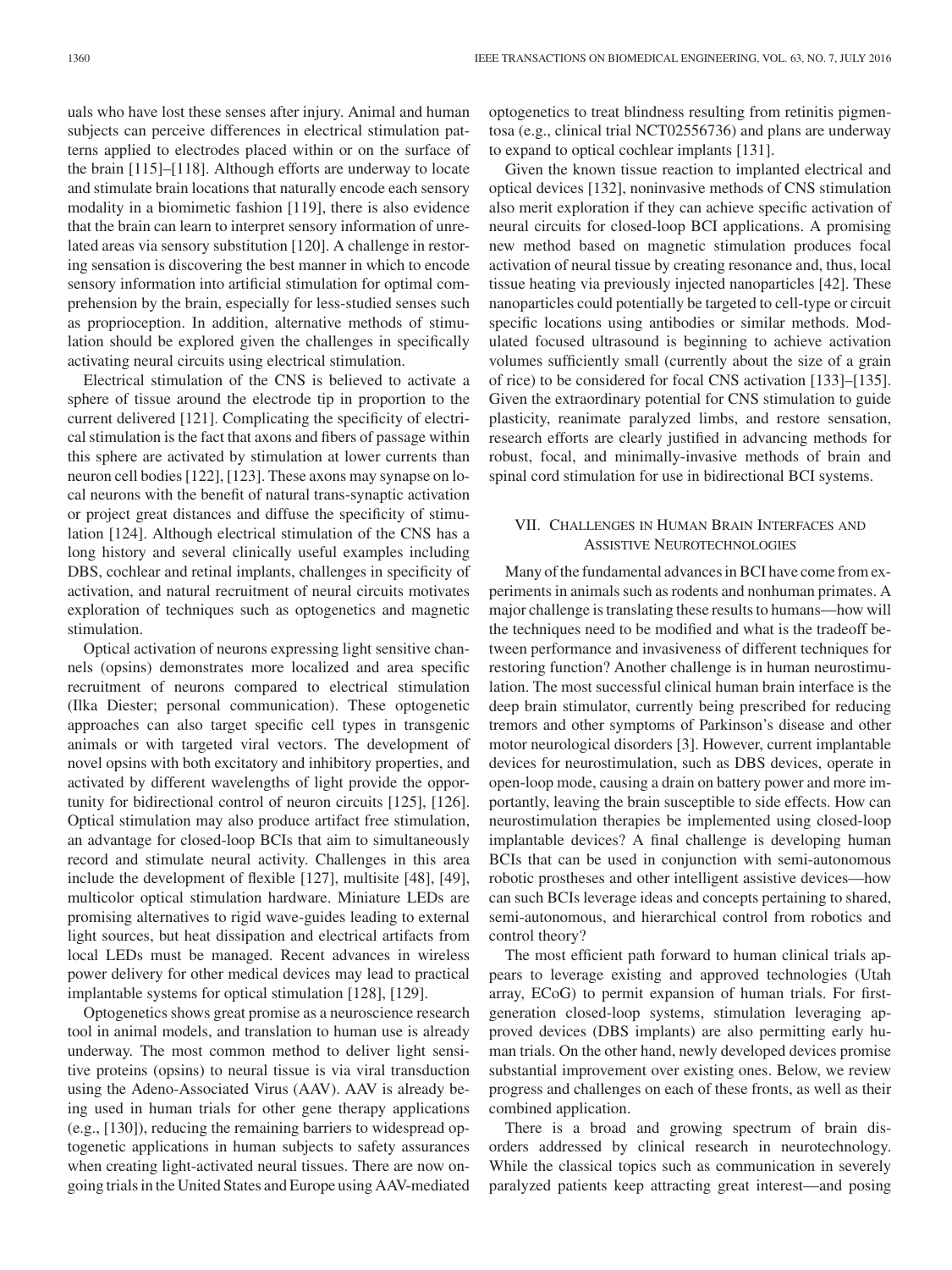great challenges—disorders such as epilepsy, depression, and stroke rehabilitation are attracting increasing attention [136]– [138]. Thus, there is not a single translational goal of BCI technology, but many different applications, each with their own goals and constraints. For example, the optimal neurotechnological therapy in medial temporal lobe epilepsy will likely be not identical to that in other neocortical cases. In addition, BCIbased approaches for stroke rehabilitation in the acute phase will have different constraints and may leverage different mechanisms compared with rehabilitation in the chronic phase. Treatments for aphasia will differ compared to those for paralysis or neglect. We thus need to move beyond the idea of one-BCI-fitsall, and explore variations in systems and approaches. Nevertheless, common themes and challenges are evident across most if not all application scenarios.

To realize the different applications for clinical BCIs, we must establish a deeper understanding of the brain mechanisms involved in using and adapting to neurotechnology. For example, early BCIs succeeded with ALS patients having some residual movements but often did not translate to fully locked-in patients [139], [140]. This may be due to our lack of understanding about the exact pathophysiology unfolding during late stage ALS [141]. Beyond disease mechanisms, a need for a better mechanistic understanding also pertains to BCI operation, such as to the question of how the brain learns to control a BCI system on a network level. During learning to control an ECoG BCI, wide-spread network-level effects of BCI training are observed [20], even extending to modulation of sleep spindle activity [142]. It may also be beneficial to understand and integrate noncortical signals into existing decoding approaches to enhance robustness with respect to nonstationarity [143]. Finally, it may be beneficial to identify appropriate biomarkers for psychological conditions (such as posttraumatic stress disorder) in order to build bidirectional interfaces that can relieve the associated symptoms [144].

BCIs need to be tailored to real-life applications to gain practical importance. As a cautionary example, patients have abstained from using some advanced upper limb prosthetics because they are either too cumbersome, or do not provide a sufficient improvement in function to justify their adoption [145]. BCIs must be carefully designed to address patientrelevant problems that they can robustly solve in order to avoid a similar fate. Intelligent robotic systems in shared-control BCIs (e.g., [146], [147] may help by reducing additional cognitive workload created by the interface and might thus increase the attractiveness of BCIs in out-of-the lab scenarios. Generally, there appears to be a tradeoff between invasiveness and information content in signals obtained from different recording techniques. Shared-control BCI systems are thus attractive, as they might increase performance without relying on more invasive recording techniques. Such systems, however, also pose specific challenges from the robotics perspective. For example, tight interaction between the user and the robot needs to fulfill high safety standards, for which appropriate control methods and theoretical guarantees need to be developed and realized. In addition, the robot needs to be able to accurately perceive the user and the relevant objects. Furthermore, innovative concepts for shared control interfaces, which allow the robot and interface to quickly adapt to changing capabilities for controlling the robot [146], [147] need to be developed.

## VIII. CHALLENGES IN ETHICAL, LEGAL, AND SOCIAL CONSIDERATIONS

Among the most important challenges in neuroengineering and neurotechnologies are those pertaining to the ethical, legal, and social implications of human BCIs. Because we often take our brains to be the human organ with the closest ties to our identities and our senses of self [161], devices that alter our brain functioning—even with the aim of restoring or improving functioning—may be viewed as particularly worrisome or even threatening [161]. To be sure, many people already take pharmaceuticals (whether over the counter or by prescription) that affect their brain activity, and thus potentially influence their sense of self. Neural engineering devices promise more precise, targeted, real-time control, as well as the potential for hacking or other external interference. They are not fully unique in the ethical issues they raise, but they invite us to think carefully about traditional ethical issues in new contexts.

Even if BCIs can be made to function well with respect to their engineering aims—recording brain activity, identifying salient activity, translating data into relevant control signals, and stimulating appropriately—they still have to be acceptable to potential end users, and provide a reasonable assurance with respect to issues such as safety, security, privacy, and respect for autonomy [150], [151]. In addition, attention should be paid to questions of access and issues of justice. We need to ask: What are the ethics of BCI research and communication of such research to the public and to potential research participants? When are BCIs ethically justified for use by human patient populations? When should we prioritize noninvasive BCIs over invasive BCIs, given different performance levels but also different levels of risk and commitment for the users? How might patient identity be shaped by BCI use? How much control should the individual user have over the neurostimulation parameters of a BCI? Who is liable when a coadaptive BCI fails? What are the regulations that need to be in place? What are the ethical and social implications of nonmedical BCIs for neural enhancement and augmentation?

A key issue in relation to communication has to do with managing public expectations and not overpromising on the functionality of BCI devices and systems [152]. Funding agencies may understandably look for transformative research, and researchers need to be able to promote their ideas by relaying a long-term vision of what they hope to achieve. The attractions of restoring movement, or assisting with brain-controlled prosthetics, communication devices, or wheelchairs, are significant given the potential for aiding individuals who have lost key functions and may not be able to operate existing devices on their own. Nonetheless, in order for the public to make responsible decisions about these technologies, they need to know how the devices will realistically work, now as well as in the hoped for future. Limitations of the devices, as well as risks, must be clearly communicated alongside potential benefits and increased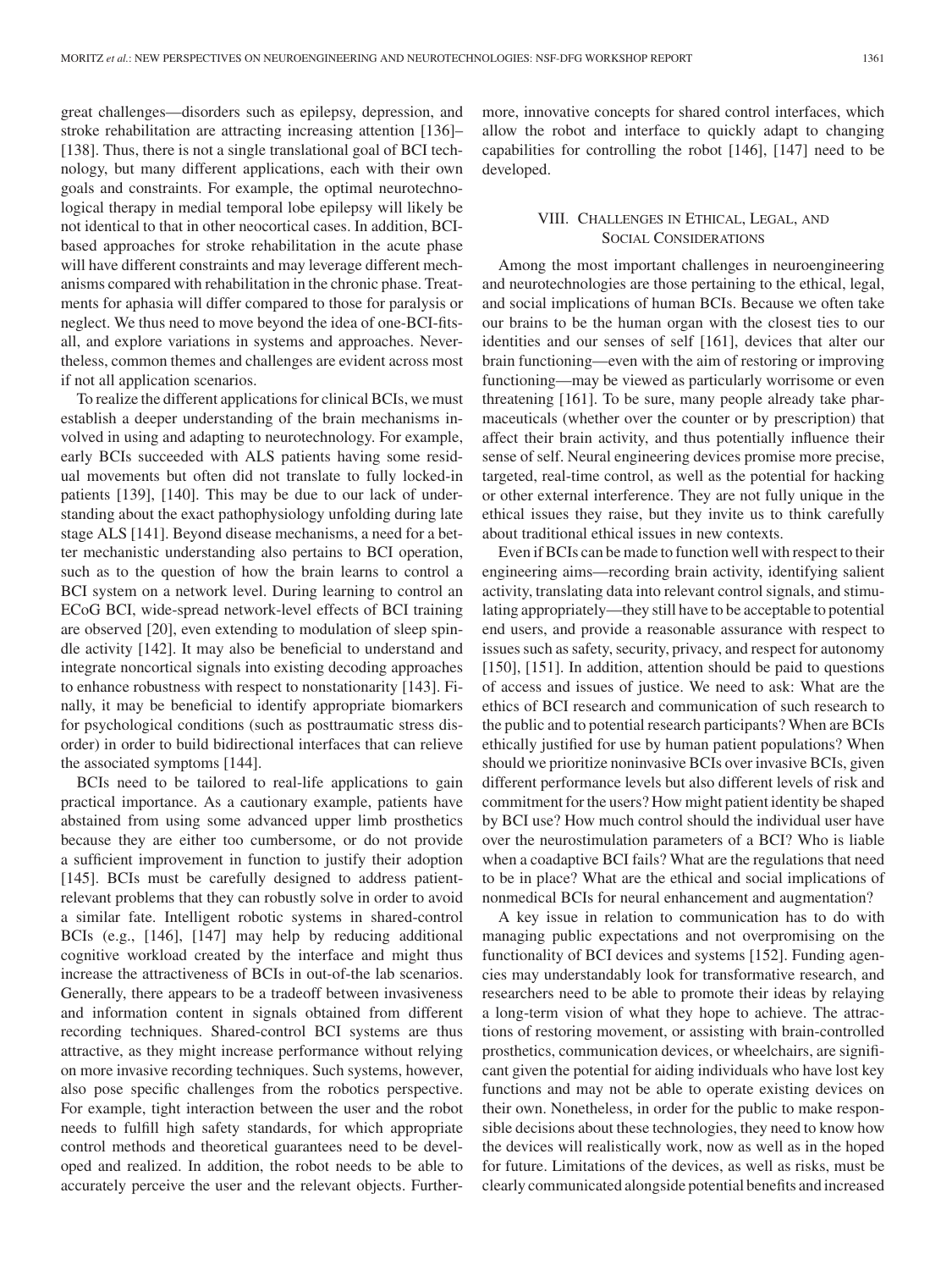functionality [153], [154]. Helping the public to make informed decisions about the use of neurotechnologies will require promoting neuroliteracy as well as ensuring that researchers are transparent about the capabilities of their technologies [154].

Although BCI devices may rightfully be understood as simply another new tool for shaping the ways that humans interact with their environments [155], demonstrating the value of a new tool requires aligning it with the core values that members of the public hold. As an example, respect for autonomy has been a core value in medicine and bioethics, particularly in Western contexts. Individuals want devices that enhance their capacity for self-determination and allow them to choose according to their preferences and values. For some devices, though, even as they restore function in one arena (e.g., tremor control), they may undermine control in another (e.g., capacity for voice modulation) [156].

When their brains interact directly with closed-loop implantable devices, users may wonder about their own agency and responsibility for action [157]. Closed-loop bidirectional devices that appear to take the user even further "out of the loop" may thus be viewed with some skepticism by users, even though the devices are designed to save battery power and provide more targeted and user-specific stimulation. Of course, how we envision a closed-loop device's effect on autonomy may depend on the context and aim of the device. Some of these devices may be understood as effective treatments, quietly running in the background and allowing a person to be autonomous (as it might be in some therapeutic contexts, such as seizure detection [158]); others may present a potential constraint on a patient's sense of autonomy (as it might be with a closed-loop BCI designed to help the user generate movement), but perhaps with automation or safety constraints built in, so that the user may question whether she is fully the author of her movement [157]. Allowing an individual to choose when and how the device is operating—to have individual volitional control over the device, as opposed to needing a physician or researcher to intervene and control the settings—may be one way to ensure that BCIs do not threaten individual autonomy.

Still, individual control raises its own set of ethical issues, particularly when individuals may prefer settings that make them feel good but do not directly alleviate any medical symptoms [159]. Some scholars have noted that BCIs may be perceived as threatening to individuals' sense of personal identity and/or authenticity [160]–[162], while others argue that concerns about identity and authenticity are really more appropriately understood as worries about autonomy [163], [164]. Understanding how neural devices affect individual identity and/or autonomy and appropriately framing their role in enabling individuals to restore or maintain autonomy will be important ethical projects in this arena.

Although acknowledging and attending to public values is important for widespread acceptance of a new technology, sometimes dominant values may silence minority voices that raise important alternative views. As an example, consider the reaction of Deaf culturists to the prospect of cochlear implants. Cochlear implants were designed to offer deaf individuals a kind of hearing and thus a new form of access to the sensory world. They were heralded as a "cure" for deafness. But many Deaf culturists do not think of deafness as a condition that needs to be cured. Instead, they see it as a birthright to a unique way of life, and membership in a valuable linguistic and cultural minority group [165]. From this framework, cochlear implants were sometimes viewed as a tool for destroying a culture [149], [166]. Not all impairment groups have this same kind of attachment to their condition, of course, but understanding this minority perspective is salient for recognizing how threatening the introduction of a neural device can be. Rather than automatically thinking of deaf individuals as having a deficit that must be fixed, researchers might instead ask deaf individuals about how their functioning or flourishing could be improved.

Engaging likely end users in the design of neural technology is not only pragmatic, but also morally significant, as it offers the opportunity to identify and acknowledge nondominant perspectives on valuable forms of functioning. Engineers who aim to benefit others through design of devices surely should be aware of what those others want and what they see as beneficial. With respect to the development of BCI devices for mobility, for example, this might involve focus groups, interviews, or surveys of people with SCI or stroke to assess 1) their priorities for restoration of function, 2) the kinds of tradeoffs they might be willing to accept (in regard to privacy or security versus increased independence), and 3) the design features they would prefer in order to adopt a technology (e.g., individual control over an "off" switch). Although many nondisabled researchers may presume that people with SCI have walking as a high priority, individuals more commonly point to concerns about urological or sexual functioning as their highest priorities [167]. Additionally, researchers might want to recognize how the offer of an experimental BCI device, even one that promises restoration of function, may threaten to disrupt one's hard-won identity as a disabled person.

A novel way for researchers to learn about public perceptions, end-user experiences, and values is to try to facilitate activities in which the two groups participate in a shared program. The concept of a cafe scientifique is one approach for such engage- ´ ment, in which the scientists interact with the public through short presentations and discussions in cafés, pubs, or libraries in a face-to-face manner. This model depends on the researchers' capacities to present their work in accessible ways, and to be open to discussion. It does, however, still treat the researcher as the main expert.

A somewhat different approach brings together researchers and end users to create a kind of art form together. Because art allows opportunity for creative expression and may help us to understand what we think, and because both groups may be somewhat uncomfortable at the prospect of communicating through art forms, this kind of engagement puts the two groups on relatively equal footing: neither group can claim expertise in art, and yet each brings a different kind of expertise to the program. As an example, University of Freiberg's "BrainDance Days" invited neural engineers, patients with Parkinson's disease, and clinicians to come together to dance under the guidance of professional choreographers, and to learn about how movement—and movement "disturbances" (störung) such as tremors—can be in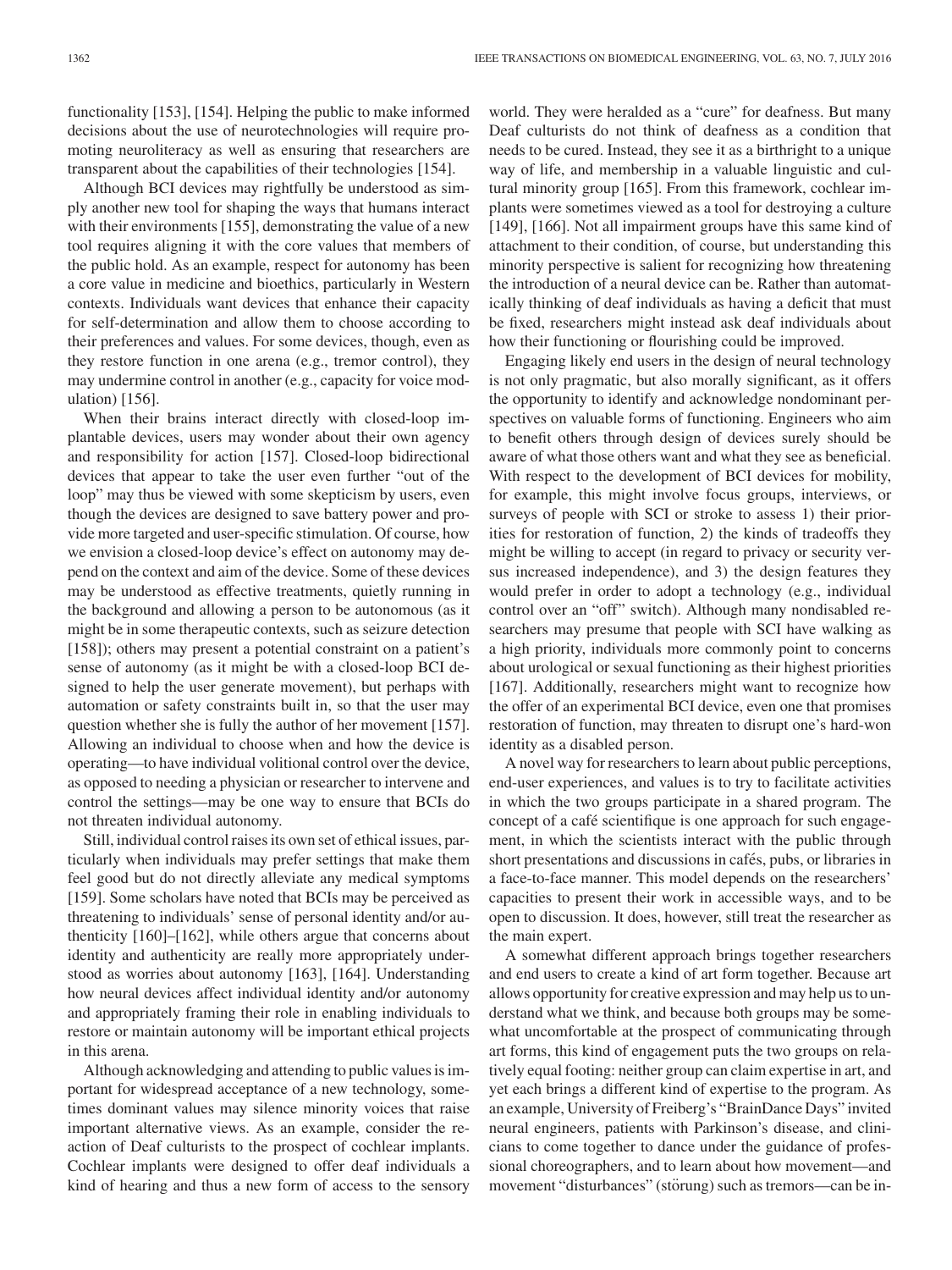corporated into creative expression and understood as raw material for dance (see https://braindanceenglish.wordpress.com/). In the process of creating the dance, scientific participants learned quite a bit about the experience of people with Parkinson's, and were able to appreciate their full human capacities rather than focusing on their deficits alone.

Developing new modes of engagement with the public and potential end users of technology will be the key to ensuring the development of ethically acceptable neural devices; doing so may require a variety of innovative strategies for informing the public, recognizing end-user areas of expertise, and helping scientists and engineers to acknowledge and be responsive to ethical and social concerns regarding neural technologies.

#### IX. CONCLUSION

A close collaboration of researchers in neuroscience, engineering, computation, and ethics is required to produce reliable neural devices and BCIs that restore motor and sensory function to individuals with neurological disorders. Although many of the key components of a sensorimotor neuroprosthesis have been demonstrated, this report highlights important remaining challenges that will require focused efforts to overcome. One challenge is providing a stable electrode-tissue interface for long-term recording and stimulation. Promising approaches include flexible electrodes with very small features that do not induce a tissue response. A fully-implanted neural interface may be needed to reduce infection risk, but this introduces challenges in producing a reliable device with sufficient interconnects, computational power and data transmission bandwidth to interface with high-channel count neural probes. Other challenges include efficient on-board processing and decoding algorithms that coadapt with the brain during operation of the device while obeying a strict heat-dissipation budget (1 °C for implants near the brain). Regulatory approval for these recording and stimulation devices will also be needed prior to human testing. Challenges in stimulation of neural tissue include providing naturalistic activation of neural circuits for restoration of sensation and motor function, as well as guiding neuroplasticity following injury for targeted rehabilitation. Emerging techniques using optical, magnetic, and ultrasonic stimulation may augment existing approaches based on electrical stimulation. Timely translation of BCIs to clinical populations is needed to ensure that usability and added function are practical in realworld settings. End-user perspectives and treatment priorities must be included throughout neurotechnology development. Finally, devices that interface directly with the brain must maintain the user's privacy, autonomy and sense of agency, while the associated ethical, social and legal issues of neurotechnology must be addressed proactively.

#### ACKNOWLEDGMENT

The authors would like to thank Dr. K. Roper, NSF program Director and Leader of the ERC program, S. Cardoso de Oliveira of BrainLinks-BrainTools, University of Freiburg, and B. Schuffert and M. Vögler both from DFG for suggesting the idea for the workshop and playing a key role in its realization. They also thank NSF and its staff for hosting the workshop at NSF headquarters. Finally, this article would not have been possible without the active contributions of all of the workshop participants during the presentations, breakout sessions, and the post-workshop feedback phase.

#### **PARTICIPANTS**

The following researchers participated in the NSF-DFG Workshop on *New Perspectives in Neuroengineering and Neurotechnology*, and contributed to the identification and discussion of the challenges summarized above:

R. Andersen, California Institute of Technology; P. Anikeeva, Massachusetts Institute of Technology; T. Ball, University of Freiburg; F. Barz, Univ. Freiburg; N. Birbaumer, University of Tuebingen; B. Blankertz, Technische Universität Berlin; E. Boyden, Massachusetts Institute of Technology; B. Brunton, University of Washington; W. Burgard, University of Freiburg; J. Carmena, University of California, Berkeley; E. Chudler, University of Washington; J. Clausen, University of Tuebingen; V. Coenen, University of Freiburg; J. del Millan, Ecole Poly- ´ technique Fédérale de Lausanne; T. Denison, Medtronic; I. Diester, Ernst Struengmann Institute for Neuroscience; D. Farina, University of Goettingen; S. Goering, University of Washington; G. Grah, University of Freiburg; T. Harris, HHMI Janelia Farm; J. Herron, University of Washington; L. Johnson, University of Washington; S. Kassegne, San Diego State University; E. Klein, University of Washington; A. Kreiter, University of Bremen; M. Maharbiz, University of California, Berkeley; M. Capogrosso, Ecole Polytechnique Fédérale de Lausanne; K. Miller, Stanford University; C. Moritz, University of Washington; O. Mueller, University of Freiburg; A. Nurmikko, Brown University; J. O'Doherty, University of California, San Francisco; J. Ojemann, University of Washington; A. Orsborn, New York University; B. Pesaran, New York University; J. Rabaey, University of California, Berkeley; R. Rao, University of Washington; P. Reiner, University of British Columbia; J. Rickert, University of Freiburg; D. Rotermund, University of Bremen; S. Rotter, University of Freiburg; L. Rudmann, University of Freiburg; P. Ruther, University of Freiburg; S. Sadeh, University of Freiburg; D. Sarma, University of Washington; M. Schuettler, University of Freiburg; A. Schwartz, University of Pittsburgh; U. Schwarz, University of Freiburg; D. Seo, University of California, Berkeley; A. Stett, NMI Natural and Medical Sciences Institute, University of Tuebingen; T. Stieglitz, University of Freiburg; A. Widge, Massachusetts General Hospital.

#### **REFERENCES**

- [1] I. Hochmair *et al.*, "Deep electrode insertion and sound coding in cochlear implants," *Hearing Res.*, vol. 322, pp. 14–23, Apr. 2015.
- [2] M. S. Humayun *et al.*, "Interim results from the international trial of Second Sight's visual prosthesis," *Ophthalmology*, vol. 119, pp. 779– 788, Apr. 2012.
- [3] D. S. Kern and R. Kumar, "Deep brain stimulation," *The Neurologist*, vol. 13, pp. 237–252, 2007.
- [4] E. E. Fetz, "Operant conditioning of cortical unit activity," *Science*, vol. 163, pp. 955–8, 1969.
- [5] E. E. Fetz and D. V. Finocchio, "Operant conditioning of specific patterns of neural and muscular activity," *Science*, vol. 174, pp. 431–435, 1971.
- [6] J. Delgado, "Instrumentation, working hypotheses, and clinical aspects of neurostimulation," *Stereotactic Functional Neurosurgery*, vol. 40, pp. 88–110, 1977.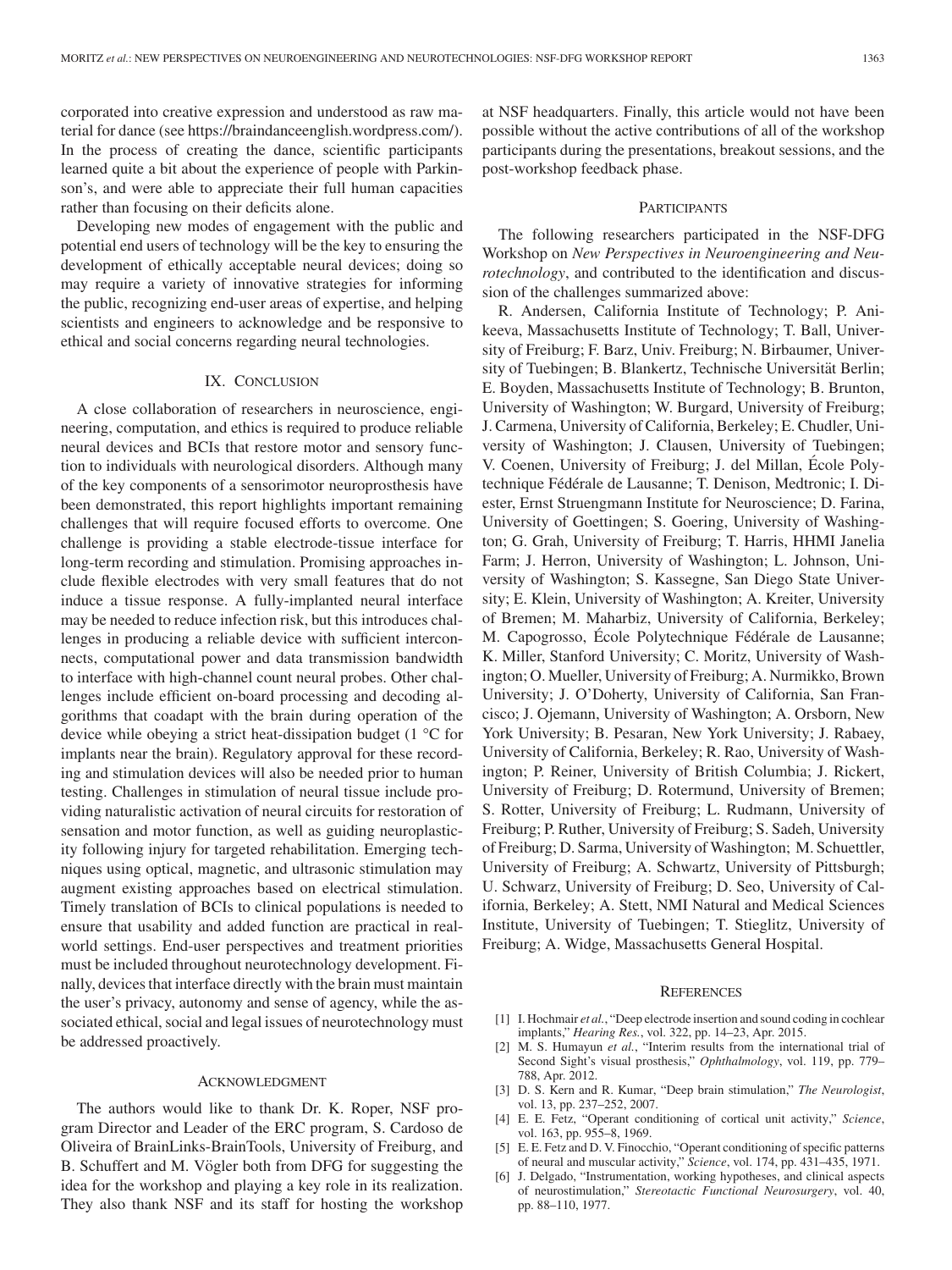- [7] J. J. Vidal, "Real-time detection of brain events in EEG," *Proc. IEEE*, vol. 65, no. 5, pp. 633–641, May 1977.
- [8] R. P. N. Rao, *Brain-Computer Interfacing: An Introduction*, New York, NY, USA: Cambridge Univ. Press, 2013.
- [9] J. Wolpaw and E. W. Wolpaw, *Brain-Computer Interfaces: Principles and Practice*. London, U.K.: Oxford Univ. Press, 2012.
- [10] J. P. Donoghue, "Connecting cortex to machines: Recent advances in brain interfaces," *Nat. Neurosci.*, vol. 5 Suppl, pp. 1085–1088, Nov. 2002.
- [11] L. R. Hochberg *et al.*, "Neuronal ensemble control of prosthetic devices by a human with tetraplegia," *Nature*, vol. 442, pp. 164–171, 2006.
- [12] J. L. Collinger et al., "High-performance neuroprosthetic control by an individual with tetraplegia," *Lancet*, vol. 381, pp. 557–564, 2013.
- [13] B. He *et al.*, "Brain-computer interface," in *Neural Engineering*, B. He, Ed. New York, NY, USA: Springer, 2013, pp. 87–151.
- [14] K. LaFleur *et al.*, "Quadcopter control in three-dimensional space using a noninvasive motor imagery-based brain-computer interface," *J. Neural Eng.*, vol. 10, Aug. 2013, Art. no. 046003.
- [15] P. Gloor, "Contributions of electroencephalography and electrocorticography to the neurosurgical treatment of the epilepsies," *Adv Neurol*, vol. 8, pp. 59–105, 1975.
- [16] S. Hefft *et al.*, "Safety of hybrid electrodes for single-neuron recordings in humans," *Neurosurgery*, vol. 73, pp. 78–85, discussion 85, Jul. 2013.
- [17] T. Ball *et al.*, "Signal quality of simultaneously recorded invasive and non-invasive EEG," *Neuroimage*, vol. 46, pp. 708–716, 2009.
- [18] K. J. Miller et al., "Cortical activity during motor execution, motor imagery, and imagery-based online feedback," *Proc. Natl. Acad. Sci. USA*, vol. 107, pp. 4430–4435, Mar. 2010.
- [19] K. J. Miller *et al.*, "Decoupling the cortical power spectrum reveals real-time representation of individual finger movements in humans," *J. Neurosci.*, vol. 29, pp. 3132–3137, Mar. 2009.
- [20] J. D. Wander *et al.*, "Distributed cortical adaptation during learning of a brain-computer interface task," *Proc. Nat. Acad. Sci. USA*, vol. 110, pp. 10818–10823, 2013.
- [21] B. He *et al.*, "Grand challenges in mapping the human brain: NSF workshop report," *IEEE Trans. Biomed. Eng.*, vol. 60, no. 11, pp. 2983–2992, Nov. 2013.
- [22] B. He *et al.*, "Grand challenges in interfacing engineering with life sciences and medicine," *IEEE Trans. Biomed. Eng.*, vol. 60, no. 3, pp. 589–598, Mar. 2013.
- [23] E. Fernandez et al., "Acute human brain responses to intracortical microelectrode arrays: Challenges and future prospects," *Front. Neuroeng.*, vol. 7, 2014, Art. no. 24.
- [24] S. Franz *et al.*, "Immune responses to implants A review of the implications for the design of immunomodulatory biomaterials," *Biomaterials*, vol. 32, pp. 6692–6709, Oct. 2011.
- [25] C. Marin and E. Fernandez, "Biocompatibility of intracortical microelectrodes: Current status and future prospects," *Front. Neuroeng.*, vol. 3, 2010, Art. no. 8.
- [26] R. Samba et al., "PEDOT-CNT coated electrodes stimulate retinal neurons at low voltage amplitudes and low charge densities," *J. Neural. Eng.*, vol. 12, Feb. 2015, Art. no. 016014.
- [27] R. Gerwig et al., "PEDOT-CNT composite microelectrodes for recording and electrostimulation applications: Fabrication, morphology, and electrical properties," *Front. Neuroeng.*, vol. 5, 2012, Art. no. 8.
- [28] L. A. Geddes and R. Roeder, "Criteria for the selection of materials for implanted electrodes," *Ann. Biomed. Eng.*, vol. 31, pp. 879–90, Jul./Aug. 2003.
- [29] V. Marx, "Neurobiology: Rethinking the electrode," *Nature Methods*, vol. 11, pp. 1099–1103, 2014.
- [30] G. Buzsaki *et al.*, "Tools for probing local circuits: High-density silicon probes combined with optogenetics," *Neuron*, vol. 86, pp. 92–105, 2015.
- [31] J. W. Jeong *et al.*, "Soft materials in neuroengineering for hard problems in neuroscience," *Neuron*, vol. 86, pp. 175–186, Apr. 2015.
- [32] S. S. Cash and L. R. Hochberg, "The emergence of single neurons in clinical neurology," *Neuron*, vol. 86, pp. 79–91, Apr. 2015.
- [33] K. Seidl *et al.*, "CMOS-based high-density silicon microprobe arrays for electronic depth control in intracortical neural recording," *J. Microelectromech. Syst.*, vol. 20, pp. 1439–1448, 2011.
- [34] C. M. Lopez et al., "An implantable 455-active-electrode 52-channel CMOS neural probe," *IEEE J. Solid-State Circuits*, vol. 49, no. 1, pp. 248–261, Jan. 2014.
- [35] J. Scholvin et al., "Close-packed silicon microelectrodes for scalable spatially oversampled neural recording," *IEEE Trans. Biomed. Eng.*, vol. 63, no. 1, pp. 120–130, Jan. 2016.
- [36] E. F. Chang, "Towards large-scale, human-based, mesoscopic neurotechnologies," *Neuron*, vol. 86, pp. 68–78, Apr. 2015.
- [37] A. Prasad *et al.*, "Comprehensive characterization and failure modes of tungsten microwire arrays in chronic neural implants," *J. Neural. Eng.*, vol. 9, Oct. 2012, Art. no. 056015.
- [38] A. Prasad et al., "Abiotic-biotic characterization of Pt/Ir microelectrode arrays in chronic implants," *Front. Neuroeng.*, vol. 7, 2014, Art. no. 2.
- [39] A. Berenyi et al., "Large-scale, high-density (up to 512 channels) recording of local circuits in behaving animals," *J. Neurophysiol.*, vol. 111, pp. 1132–1149, Mar. 2014.
- [40] J. Wang *et al.*, "Integrated device for combined optical neuromodulation and electrical recording for chronic in vivo applications," *J. Neural. Eng.*, vol. 9, Feb. 2012, Art. no. 016001.
- [41] I. Diester *et al.*, "An optogenetic toolbox designed for primates," *Nature Neurosci.*, vol. 14, pp. 387–397, Mar. 2011.
- [42] R. Chen *et al.*, "Wireless magnetothermal deep brain stimulation," *Science*, vol. 347, pp. 1477–1480, 2015.
- [43] D. Seo et al., "Model validation of untethered, ultrasonic neural dust motes for cortical recording," *J. Neurosci. Methods*, vol. 244, pp. 114– 122, 2015.
- [44] W. Yang *et al.*, "Simultaneous multi-plane imaging of neural circuits," *Neuron*, vol. 89, pp. 269–284, 2016.
- [45] L. R. Hochberg et al., "Reach and grasp by people with tetraplegia using a neurally controlled robotic arm," *Nature*, vol. 485, pp. 372–375, 2012.
- [46] M. Cossu et al., "Stereoelectroencephalography in the presurgical evaluation of focal epilepsy: A retrospective analysis of 215 procedures," *Neurosurgery*, vol. 57, pp. 706–18, Oct 2005, discussion 706–18.
- [47] E. Zrenner et al., "Subretinal electronic chips allow blind patients to read letters and combine them to words," in *Proc. Biol. Sci.*, 2011, vol. 278, pp. 1489–1497.
- [48] T. I. Kim et al., "Injectable, cellular-scale optoelectronics with applications for wireless optogenetics," *Science*, vol. 340, pp. 211–216, 2013.
- [49] C. Goßler *et al.*, "GaN-based micro-LED arrays on flexible substrates for optical cochlear implants," *J. Phys. D: Appl. Phys.*, vol. 47, 2014, Art. no. 205401.
- [50] M. A. Lebedev and M. A. Nicolelis, "Toward a whole-body neuroprosthetic," *Prog. Brain. Res.*, vol. 194, pp. 47–60, 2011.
- [51] A. Ramachandran *et al.*, "Design, in vitro and in vivo assessment of a multi-channel sieve electrode with integrated multiplexer," *J. Neural Eng.*, vol. 3, pp. 114–124, 2006.
- [52] M. Schuettler and T. Stieglitz, "Microassembly and micropackaging technologies," in *Implantable Sensor Systems for Medical Applications*, D. Hodgins and A. Inmann, Ed. Oxford, U.K.: Woodhead Publishing, 2013.
- [53] C. E. Bouton et al., "Restoring cortical control of functional movement in a human with quadriplegia," *Nature*, 2016.
- [54] W. R. Patterson *et al.*, "A microelectrode/microelectronic hybrid device for brain implantable neuroprosthesis applications," *IEEE Trans. Biomed. Eng.*, vol. 51, no. 10, pp. 1845–1853, Oct. 2004.
- [55] T. Harpster et al., "Long-term hermeticity and biological performance of anodically bonded glass-silicon implantable packages," *IEEE Trans. Device Mater. Reliab.*, vol. 5, no. 3, pp. 458–466, Sep. 2005.
- [56] J. Du et al., "Multiplexed, high density electrophysiology with nanofabricated neural probes," *PLoS One*, vol. 6, 2011, Art. no. e26204.
- [57] R. A. Green *et al.*, "Integrated electrode and high density feedthrough system for chip-scale implantable devices," *Biomaterials*, vol. 34, pp. 6109–6118, Aug. 2013.
- [58] M. Yin et al., "A 100-channel hermetically sealed implantable device for chronic wireless neurosensing applications," *IEEE Trans. Biomed. Circuits Syst.*, vol. 7, no. 2, pp. 115–128, Apr. 2013.
- [59] J. Ordonez *et al.*, "Hermetic glass soldered micro-packages for a vision prosthesis," in *Proc. Conf. IEEE Eng. Med. Biol. Soc.*, 2012, vol. 2012, pp. 2784–2787.
- [60] M. Schuettler *et al.*, "Fabrication and test of a hermetic miniature implant package with 360 electrical feedthroughs," in *Proc. Conf. IEEE Eng. Med. Biol. Soc.*, 2010, vol. 2010, pp. 1585–1588.
- [61] D. A. Borton *et al.*, "An implantable wireless neural interface for recording cortical circuit dynamics in moving primates," *J. Neural Eng.*, vol. 10, Apr. 2013, Art. no. 026010.
- [62] D. M. Taylor *et al.*, "Direct cortical control of 3D neuroprosthetic devices," *Science*, vol. 296, pp. 1829–1832, Jun. 2002.
- [63] M. Velliste et al., "Cortical control of a prosthetic arm for self-feeding," *Nature*, vol. 453, pp. 1098–1101, Jun. 2008.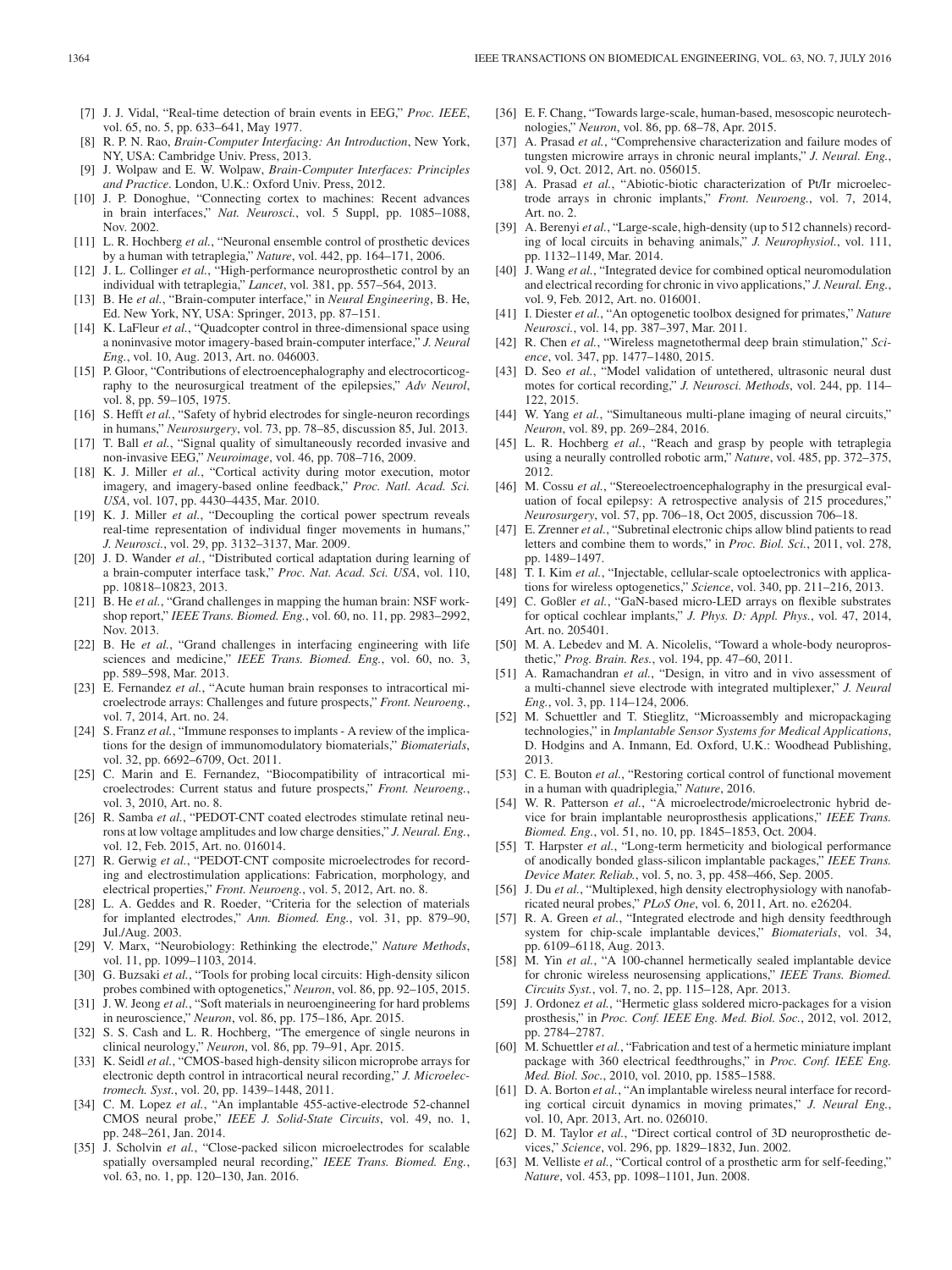- [64] A. P. Georgopoulos *et al.*, "Neuronal population coding of movement direction," *Science*, vol. 233, pp. 1416–1419, 1986.
- [65] B. Wodlinger *et al.*, "Ten-dimensional anthropomorphic arm control in a human brain-machine interface: Difficulties, solutions, and limitations," *J. Neural Eng.*, vol. 12, Feb. 2015, Art. no. 016011.
- [66] L. H. Snyder *et al.*, "Intention-related activity in the posterior parietal cortex: A review," *Vis. Res.*, vol. 40, pp. 1433–1441, 2000.
- [67] S. Musallam *et al.*, "Cognitive control signals for neural prosthetics," *Science*, vol. 305, pp. 258–262, 2004.
- [68] G. Santhanam et al., "A high-performance brain-computer interface," *Nature*, vol. 442, pp. 195–198, Jul. 2006.
- [69] S. W. Chang *et al.*, "Limb-specific representation for reaching in the posterior parietal cortex," *J. Neurosci*, vol. 28, pp. 6128–6140, Jun. 2008.
- [70] S. W. Chang and L. H. Snyder, "The representations of reach endpoints in posterior parietal cortex depend on which hand does the reaching," *J. Neurophysiol.*, vol. 107, pp. 2352–2365, May 2012.
- [71] P. J. Ifft *et al.*, "A brain-machine interface enables bimanual arm movements in monkeys," *Sci. Transl. Med.*, vol. 5, 2013, Art. no. 210ra154.
- [72] K. Nazarpour *et al.*, "2012 EMG prediction from motor cortical recordings via a nonnegative point-process filter," *IEEE Trans. Biomed. Eng.*, vol. 59, no. 7, pp. 1829–1838, Jul. 2012.
- [73] K. J. Miller *et al.*, "Broadband changes in the cortical surface potential track activation of functionally diverse neuronal populations," *Neuroimage*, vol. 85 Pt 2, pp. 711–20, Jan. 2014.
- [74] B. W. Brunton *et al.*, "Extracting spatial-temporal coherent patterns in large-scale neural recordings using dynamic mode decomposition," *J. Neurosci. Methods*, vol. 258, pp. 1–15, 2016.
- [75] E. N. Brown *et al.*, "An analysis of neural receptive field plasticity by point process adaptive filtering," *Proc. Nat. Acad. Sci. USA*, vol. 98, pp. 12261–12266, Oct. 2001.
- [76] E. N. Brown *et al.*, "Multiple neural spike train data analysis: State-ofthe-art and future challenges," *Nature Neurosci.*, vol. 7, pp. 456–461, May 2004.
- [77] L. Paninski *et al.*, "Superlinear population encoding of dynamic hand trajectory in primary motor cortex," *J. Neurosci.*, vol. 24, pp. 8551–8561, 2004.
- [78] Y. Wang *et al.*, "Sequential Monte Carlo point-process estimation of kinematics from neural spiking activity for brain-machine interfaces," *Neural Comput.*, vol. 21, pp. 2894–930, Oct. 2009.
- [79] W. Bishop *et al.*, "Self-recalibrating classifiers for intracortical braincomputer interfaces," *J. Neural Eng.*, vol. 11, Apr. 2014, Art. no. 026001.
- [80] Z. Li et al., "Adaptive decoding for brain-machine interfaces through Bayesian parameter updates," *Neural Comput.*, vol. 23, pp. 3162–3204, Dec. 2011.
- [81] J. DiGiovanna *et al.*, "Coadaptive brain-machine interface via reinforcement learning," *IEEE Trans. Biomed. Eng.*, vol. 56, no. 1, pp. 54–64, Jan. 2009.
- [82] Y. W. Wang *et al.*, "Neural control of a tracking task via attentiongated reinforcement learning for brain-machine interfaces," *IEEE Trans. Neural Syst. Rehabil. Eng.*, vol. 23, no. 3, pp. 458–467, May 2015.
- [83] A. L. Orsborn *et al.*, "Closed-loop decoder adaptation shapes neural plasticity for skillful neuroprosthetic control," *Neuron*, vol. 82, pp. 1380– 1393, 2014.
- [84] J. R. Wolpaw and D. J. McFarland, "Control of a two-dimensional movement signal by a noninvasive brain-computer interface in humans," *Proc. Nat. Acad. Sci. USA*, vol. 101, pp. 17849–17854, Dec. 2004.
- [85] C. Vidaurre *et al.*, "Machine-learning-based coadaptive calibration for brain-computer interfaces," *Neural Comput.*, vol. 23, pp. 791–816, Mar. 2011.
- [86] A. Buttfield *et al.*, "Towards a robust BCI: Error potentials and online learning," *IEEE Trans. Neural Syst. Rehabil. Eng.*, vol. 14, no. 2, pp. 164–168, Jun. 2006.
- [87] M. J. Bryan et al., "Probabilistic co-adaptive brain-computer interfacing," *J. Neural Eng.*, vol. 10, Dec. 2013, Art. no. 066008.
- [88] J. Fruitet *et al.*, "Automatic motor task selection via a bandit algorithm for a brain-controlled button," *J. Neural Eng.*, vol. 10, Feb. 2013, Art. no. 016012.
- [89] D. W. Tan et al., "A neural interface provides long-term stable natural touch perception," *Sci. Transl. Med.*, vol. 6, Oct. 8 2014, Art. no. 257ra138.
- [90] S. Raspopovic *et al.*, "Restoring natural sensory feedback in real-time bidirectional hand prostheses," *Sci. Transl. Med.*, vol. 6, Feb. 2014, Art. no. 222ra19.
- [91] M. Ortiz-Catalan *et al.*, "An osseointegrated human-machine gateway for long-term sensory feedback and motor control of artificial limbs," *Sci. Transl. Med.*, vol. 6, Oct. 8 2014, Art. no. 257re6.
- [92] A. Jackson *et al.*, "Long-term motor cortex plasticity induced by an electronic neural implant," *Nature*, vol. 444, pp. 56–60, 2006.
- [93] Y. Nishimura *et al.*, "Spike-timing-dependent plasticity in primate corticospinal connections induced during free behavior," *Neuron*, vol. 80, pp. 1301–1309, Dec. 2013.
- [94] T. H. Lucas and E. E. Fetz, "Myo-cortical crossed feedback reorganizes primate motor cortex output," *J. Neurosci*, vol. 33, pp. 5261–5274, 2013.
- [95] D. J. Guggenmos *et al.*, "Restoration of function after brain damage using a neural prosthesis," *Proc. Nat. Acad. Sci. USA*, vol. 110, pp. 21177–21182, Dec. 2013.
- [96] K. L. Bunday and M. A. Perez, "Motor recovery after spinal cord injury enhanced by strengthening corticospinal synaptic transmission," *Curr. Biol.*, vol. 22, pp. 2355–2361, 2012.
- [97] K. Stefan *et al.*, "Induction of plasticity in the human motor cortex by paired associative stimulation," *Brain*, vol. 123 Pt 3, pp. 572–584, Mar. 2000.
- [98] D. O. Hebb, *The Organization of Behaviour: A Neuropsychological Theory*. New York, NY, USA: Wiley, 1949.
- [99] C. T. Moritz *et al.*, "Direct control of paralysed muscles by cortical neurons," *Nature*, vol. 456, pp. 639–642, 2008.
- [100] C. Ethier et al., "Restoration of grasp following paralysis through braincontrolled stimulation of muscles," *Nature*, vol. 485, pp. 368–371, 2012.
- [101] E. Hardin et al., "Walking after incomplete spinal cord injury using an implanted FES system: A case report," *J. Rehabil. Res. Develop.*, vol. 44, pp. 333–346, 2007.
- [102] D. Guiraud et al., "Implanted functional electrical stimulation: Case report of a paraplegic patient with complete SCI after 9 years," *J. Neuroeng. Rehabil.*, vol. 11, 2014, Art. no. 15.
- [103] P. H. Peckham *et al.*, "An advanced neuroprosthesis for restoration of hand and upper arm control using an implantable controller," *J. Hand. Surg. [Amer.]*, vol. 27, pp. 265–76, Mar. 2002.
- [104] R. Kobetic et al., "Muscle selection and walking performance of multichannel FES systems for ambulation in paraplegia," *IEEE Trans. Rehabil. Eng.*, vol. 5, no. 1, pp. 23–29, Mar. 1997.
- [105] X. Liu *et al.*, "Active books: The design of an implantable stimulator that minimizes cable count using integrated circuits very close to electrodes, *IEEE Trans. Biomed. Circuits Syst.*, vol. 6, no. 3, pp. 216–227, Jun. 2012.
- [106] Y. Gerasimenko *et al.*, "Epidural stimulation: Comparison of the spinal circuits that generate and control locomotion in rats, cats and humans," *Exp. Neurol.*, vol. 209, pp. 417–425, Feb. 2008.
- [107] C. H. Tator et al., "Spinal cord stimulation: therapeutic benefits and movement generation after spinal cord injury," *Handbook Clin. Neurol.*, vol. 109, pp. 283–296, 2012.
- [108] R. van den Brand *et al.*, "Restoring voluntary control of locomotion after paralyzing spinal cord injury," *Science*, vol. 336, pp. 1182–1185, 2012.
- [109] C. T. Moritz et al., "Forelimb movements and muscle responses evoked by microstimulation of cervical spinal cord in sedated monkeys," *J. Neurophysiol.*, vol. 97, pp. 110–20, Jan. 2007.
- [110] M. D. Sunshine *et al.*, "Cervical intraspinal microstimulation evokes robust forelimb movements before and after injury," *J. Neural. Eng.*, vol. 10, Jun. 2013, Art. no. 036001.
- [111] V. K. Mushahwar *et al.*, "Intraspinal micro stimulation generates locomotor-like and feedback-controlled movements," *IEEE Trans. Neural Syst. Rehabil. Eng.*, vol. 10, no. 1, pp. 68–81, Mar. 2002.
- [112] S. Harkema *et al.*, "Effect of epidural stimulation of the lumbosacral spinal cord on voluntary movement, standing, and assisted stepping after motor complete paraplegia: a case study," *Lancet*, vol. 377, pp. 1938– 19347, 2011.
- [113] C. A. Angeli et al., "Altering spinal cord excitability enables voluntary movements after chronic complete paralysis in humans," *Brain*, vol. 137, pp. 1394–1409, 2014.
- [114] I. R. Minev *et al.*, "Biomaterials. Electronic dura mater for long-term multimodal neural interfaces," *Science*, vol. 347, pp. 159–163, 2015.
- [115] J. E. O'Doherty *et al.*, "Active tactile exploration using a brain-machinebrain interface," *Nature*, vol. 479, pp. 228–231, 2011.
- [116] A. I. Weber *et al.*, "Spatial and temporal codes mediate the tactile perception of natural textures," *Proc. Nat. Acad. Sci. USA*, vol. 110, pp. 17107–17112, 2013.
- [117] L. A. Johnson et al., "Direct electrical stimulation of the somatosensory cortex in humans using electrocorticography electrodes: A qualitative and quantitative report," *J. Neural. Eng.*, vol. 10, Jun. 2013, Art. no. 036021.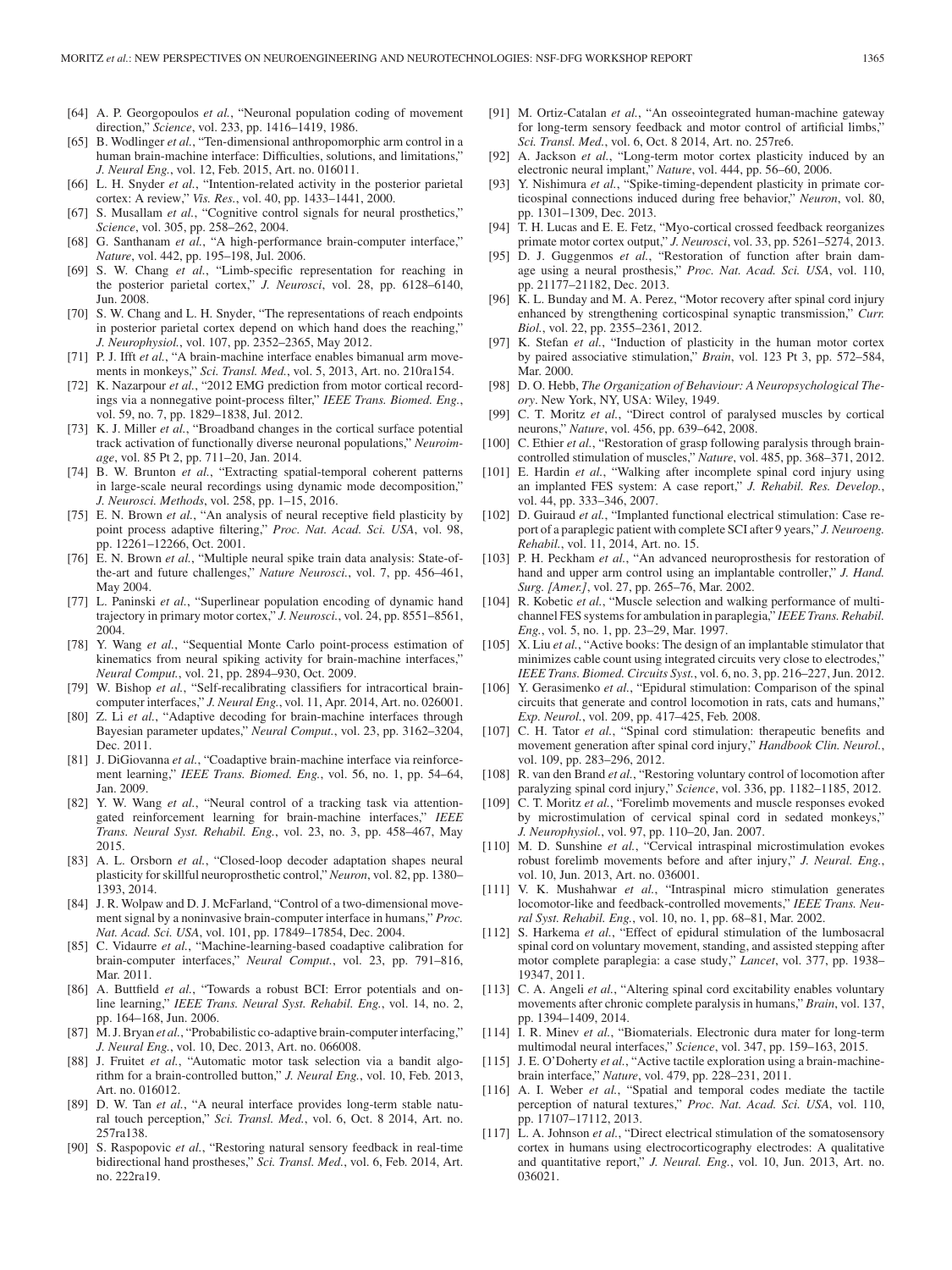- [118] C. Klaes et al., "A cognitive neuroprosthetic that uses cortical stimulation for somatosensory feedback," *J. Neural. Eng.*, vol. 11, Oct. 2014, Art. no. 056024.
- [119] G. A. Tabot *et al.*, "Restoring the sense of touch with a prosthetic hand through a brain interface," *Proc. Nat. Acad. Sci. USA*, vol. 110, pp. 18279–18284, 2013.
- [120] M. C. Dadarlat *et al.*, "A learning-based approach to artificial sensory feedback leads to optimal integration," *Nature Neurosci.*, vol. 18, pp. 138–144, Jan. 2015.
- [121] S. D. Stoney, Jr. *et al.*, "Excitation of pyramidal tract cells by intracortical microstimulation: Effective extent of stimulating current," *J. Neurophysiol.*, vol. 31, pp. 659–669, Sep. 1968.
- [122] J. B. Ranck, Jr., "Which elements are excited in electrical stimulation of mammalian central nervous system: A review," *Brain Res.*, vol. 98, pp. 417–140, Nov. 1975.
- [123] B. Gustafsson and E. Jankowska, "Direct and indirect activation of nerve cells by electrical pulses applied extracellularly," *J. Physiol.*, vol. 258, pp. 33–61, Jun. 1976.
- [124] R. A. Gaunt *et al.*, "Intraspinal microstimulation excites multisegmental sensory afferents at lower stimulus levels than local alphamotoneuron responses," *J. Neurophysiol.*, vol. 96, pp. 2995–3005, Dec. 2006.
- [125] N. C. Klapoetke *et al.*, "Independent optical excitation of distinct neural populations," *Nature Methods*, vol. 11, pp. 338–346, Mar. 2014.
- [126] A. Berndt et al., "Structure-guided transformation of channelrhodopsin into a light-activated chloride channel," *Science*, vol. 344, pp. 420–424, 2014.
- [127] A. Canales *et al.*, "Multifunctional fibers for simultaneous optical, electrical and chemical interrogation of neural circuits in vivo," *Nature Biotechnol.*, vol. 33, pp. 277–284, Mar. 2015.
- [128] A. P. Sample *et al.*, "Enabling seamless wireless power delivery in dynamic environments," *Proc. IEEE*, vol. 101, no. 6, pp. 1343–1358, Jun. 2013.
- [129] B. H. Waters et al., "Innovative free-range resonant electrical energy delivery system (Free-D System) for a ventricular assist device using wireless power," *Amer. Soc. Artif. Internal Organs J.*, vol. 60, pp. 31–37, 2014.
- [130] J. R. Mendell *et al.*, "A phase 1/2a follistatin gene therapy trial for becker muscular dystrophy," *Mol. Therapy*, vol. 23, pp. 192–201, Jan. 2015.
- [131] T. Moser, "Optogenetic stimulation of the auditory pathway for research and future prosthetics," *Curr. Opin. Neurobiol.*, vol. 34C, pp. 29–36, 2015.
- [132] W. Shain *et al.*, "Controlling cellular reactive responses around neural prosthetic devices using peripheral and local intervention strategies," *IEEE Trans. Neural. Syst .Rehabil. Eng.*, vol. 11, no. 2, pp. 186–188, Jun. 2003.
- [133] S. S. Yoo *et al.*, "Focused ultrasound modulates region-specific brain activity," *Neuroimage*, vol. 56, pp. 1267–1275, 2011.
- [134] E. Mehic *et al.*, "Increased anatomical specificity of neuromodulation via modulated focused ultrasound," *PLoS One*, vol. 9, 2014, Art. no. e86939.
- [135] W. Legon *et al.*, "Transcranial focused ultrasound modulates the activity of primary somatosensory cortex in humans," *Nature Neurosci.*, vol. 17, pp. 322–329, Feb. 2014.
- [136] A. Ramos-Murguialday et al., "Brain-machine interface in chronic stroke rehabilitation: a controlled study," *Ann. Neurol.*, vol. 74, pp. 100–108, Jul. 2013.
- [137] F. Pichiorri et al., "Brain-computer interface boosts motor imagery practice during stroke recovery," *Ann. Neurol.*, vol. 77, pp. 851–865, May 2015.
- [138] K. K. Ang *et al.*, "Brain-computer interface-based robotic end effector system for wrist and hand rehabilitation: results of a three-armed randomized controlled trial for chronic stroke," *Front. Neuroeng.*, vol. 7, 2014, Art. no. 30.
- [139] Y. Gu et al., "Comparison of movement related cortical potential in healthy people and amyotrophic lateral sclerosis patients," *Front. Neurosci.*, vol. 7, 2013, Art. no. 65.
- [140] M. Bensch et al., "Assessing attention and cognitive function in completely locked-in state with event-related brain potentials and epidural electrocorticography," *J. Neural. Eng.*, vol. 11, Apr. 2014, Art. no. 026006.
- [141] C. Volpato *et al.*, "Selective attention impairment in amyotrophic lateral sclerosis," *Amyotroph Lateral Scler Frontotemporal Degener*, vol. 18, pp. 1–9, 2016.
- [142] L. A. Johnson *et al.*, "Sleep spindles are locally modulated by training on a brain-computer interface," *Proc. Nat. Acad. Sci. USA*, vol. 109, pp. 18583–18588, 2012.
- [143] G. Muller-Putz *et al.*, "Towards noninvasive hybrid brain–computer interfaces: Framework, practice, clinical application, and beyond," *Proc. IEEE*, vol. 103, no. 6, pp. 926–943, Jun. 2015.
- [144] A. Widge *et al.*, "Affective brain-computer interfaces as enabling technology for responsive psychiatric stimulation," *J. Brain Comput. Interfaces*, vol. 1, pp. 126–136, 2014.
- [145] L. Resnik *et al.*, "Advanced upper limb prosthetic devices: Implications for upper limb prosthetic rehabilitation," *Arch. Phys. Med. Rehabil.*, vol. 93, pp. 710–717, Apr. 2012.
- [146] C. J. Bell *et al.*, "Control of a humanoid robot by a noninvasive braincomputer interface in humans," *J. Neural. Eng.*, vol. 5, pp. 214–220, Jun. 2008.
- [147] M. Chung et al., "Hierarchical architecture for adaptive brain-computer interfacing," in *Proc. Int. Joint Conf. Artif. Intell.*, 2011, pp. 1647–1652.
- [148] M. Bryan *et al.*, "Automatic extraction of command hierarchies for adaptive brain-robot interfacing," in *Proc. IEEE Int. Conf. Robot. Autom.*, 2012, pp. 3691–3697.
- [149] R. Sparrow, "Defending deaf culture: The case of cochlear implants," *J. Political Philosophy*, vol. 13, pp. 135–152, 2005.
- [150] J. Clausen, "Bonding brains to machines: Ethical implications of electroceuticals for the human brain," *Neuroethics*, vol. 6, pp. 429–434, 2013.
- [151] E. Klein *et al.*, "Engineering the Brain: Ethical Issues and the Introduction of Neural Devices," *Hastings Center Rep.*, vol. 45, pp. 26–35, 2015.
- [152] E. Racine et al., "'Currents of hope': Neurostimulation techniques in U.S. and U.K. print media," *Cambridge Quart. Healthcare Ethics*, vol. 16, pp. 312–316, Summer 2007.
- [153] F. Nijboer *et al.*, "The Asilomar survey: Stakeholders' Opinions on ethical issues related to brain-computer interfacing," *Neuroethics*, vol. 6, pp. 541–578, 2013.
- [154] E. Bell *et al.*, "Hope and patients' expectations in deep brain stimulation: Healthcare providers' perspectives and approaches," *J. Clin. Ethics*, vol. 21, pp. 112–124, Summer 2010.
- [155] J. Clausen, "Man, machine and in between," *Nature*, vol. 457, pp. 1080– 1081, 2009.
- [156] H. Dubiel, *Deep in the Brain: Living With Parkinson's Disease*. New York, NY, USA: Europa Editions, 2009.
- [157] L. Klaming and P. Haselager, "Did my brain implant make me do it? questions raised by DBS regarding psychological continuity, responsibility for action and mental competence," *Neuroethics*, vol. 6, pp. 527–539, 2013.
- [158] F. Gilbert, "A Threat to Autonomy? The intrusion of predictive brain implants," *AJOB Neurosci.*, vol. 6, pp. 4–11, 2015.
- [159] M. Schermer, "Health, happiness and human enhancement-dealing with unexpected effects of deep brain stimulation," *Neuroethics*, vol. 6, pp. 435–445, 2013.
- [160] K. Witt *et al.*, "Deep brain stimulation and the search for identity," *Neuroethics*, vol. 6, pp. 499–511, 2013.
- [161] W. Glannon, "Stimulating brains, altering minds," *J. Med. Ethics*, vol. 35, pp. 289–292, May 2009.
- [162] F. Kraemer, "Me, myself and my brain implant: Deep brain stimulation raises questions of personal authenticity and alienation," *Neuroethics*, vol. 6, pp. 483–497, 2013.
- [163] F. Baylis, "'I am Who I am': On the Perceived threat to personal identity from deep brain stimulation," *Neuroethics*, vol. 6, pp. 513–526, 2013.
- [164] C. Mackenzie and M. Walker, "Neurotechnologies, Personal Identity, and the Ethics of Authenticity," in *Handbook of Neuroethics*, J. Clausen and N. Levy, Eds. Berlin, Germany: Springer, 2014, pp. 373–392.
- [165] C. Padden and T. Humphries, *Deaf in America: Voices From a Culture*. Cambridge, MA, USA: Harvard Univ. Press, 1988.
- [166] H. Lane and M. Grodin, "Ethical issues in cochlear implant surgery: An exploration into disease, disability, and the best interests of the child," *Kennedy. Inst. Ethics J.*, vol. 7, pp. 231–251, Sep. 1997.
- [167] K. D. Anderson, "Targeting recovery: Priorities of the spinal cord-injured population," *J. Neurotrauma*, vol. 21, pp. 1371–1383, Oct. 2004.